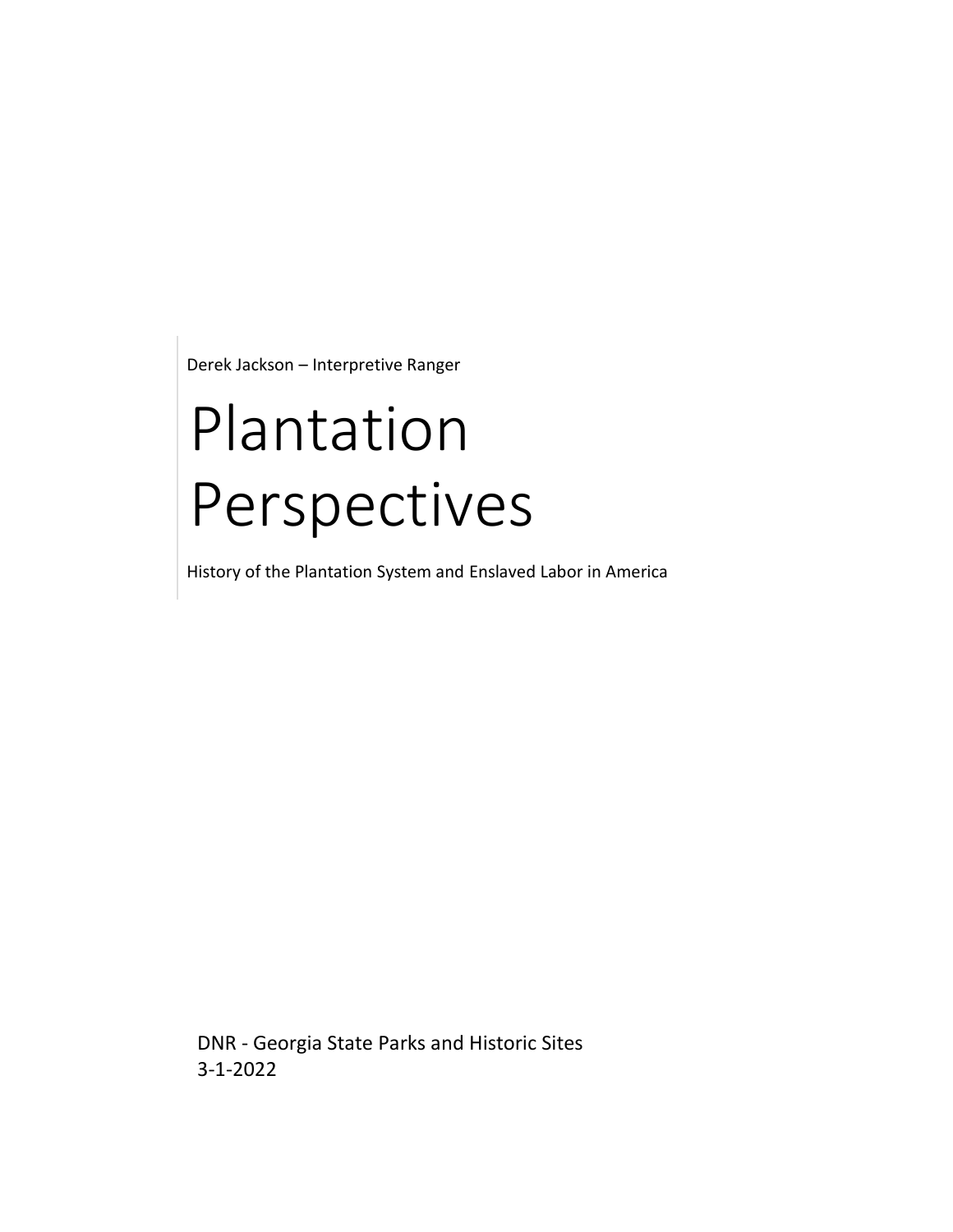# **Class 1**

#### **Introduction** 10:00

Hello everyone. I'm going to start with an introduction. My name is Derek Jackson, and I am a historian and curator for the Georgia Department of Natural Resources. I currently work with Georgia State Parks and Historic Sites as an Interpretive Ranger, hence the uniform, for Jarrell Plantation State Historic Site, which is a historic cotton farm and plantation, which seems a strange distinction, but we will talk about that later in the course.

My degree was focused in cultural studies and communication, and what that really means is that my interest as a historian focuses on looking at moments throughout history from a variety of different angles and perspectives to really understand not only what happened in the past but also why these events developed and what the greater cultural impacts were after. And actually, it's after finishing that type of research that my work as a historical interpreter really begins. It's sort of in that in between space that I hang out most of the time, between the research and the general public.

Historical interpretation, or public history as it's also referred to, is all about meeting people where they are, whether it's from an educational stand point, or just understanding the cultural differences that make up the ideas, opinions, and interests of say visitors to a historic site or students in a classroom, or often times random passersby that wander in to waste a little time, wondering what they've found. It's my job to act as a bridge between the research and the public, making sure that I'm in contact with the latest research but also that I'm using appropriate methods to convey that research effectively. That might be in the form of a guided tour, or a museum exhibit, or a presentation or class. Either way my goal as an interpreter is always the same, to spark interest and conversation on a topic. For instance, there's no way we will cover every aspect of our topic in four class sections. But it's my hope that when you leave here you'll have found at least one thing that really sparks your interest enough to continue learning, reading, and having those conversations.

# **Class Outline**

With that I would like to share a little more about what you can expect from our class together today and over the next three Tuesdays. Broadly, this class is about plantations and GA plantations in particular.

Mar. 1 - Today we will look at how the plantation system developed in early America from the early explorers to the British colonies and founding of Georgia as a colony and later a state. We will look at the personal and political motivations that led to the plantation system that most of us have in our minds when we talk about plantations. We will also take a closer look at the plantations in Georgia's coastal region with discussion on the methods and tools of farming and variety of cash crops in this region of GA.

Mar. 8 – We will begin our closer look at the different perspectives of people living on plantations, and specifically we will dive into a look at the lives of the enslaved Africans that were the main labor force, including discussion of the Atlantic Trade and origins of African slavery. And again, we will look at a couple of Georgia plantations, this time with a focus on central GA and cotton.

Mar. 15 – I want to start class number three with a discussion of a reading that I would like us all to do, and I will put some information up now for that. So, discussing slavery is difficult, it's a difficult topic. It's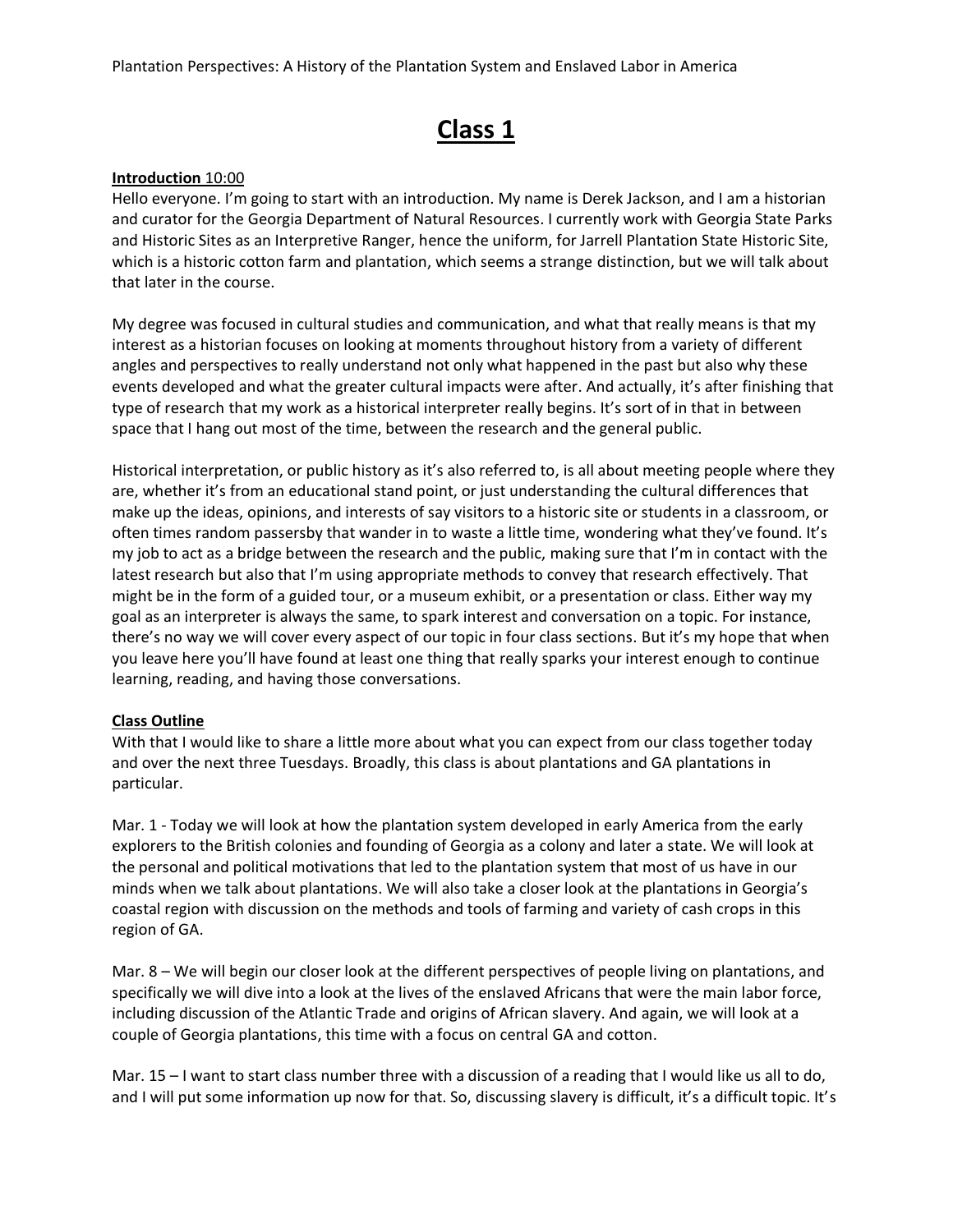unimaginable for most, this system of forced labor that our country was built under. And, yet I really want us to have an open discussion about it. I think it's important that we remember this part of our history and talk about it. We'll have some time for discussion at the end of class on Mar. 8, but what I would really like us to do is take this reading as a starting point to help us focus our conversation. I've chosen this book for a couple of reasons. One, I was looking for a slave narrative, two it covers a lot of ground in terms of different types of plantations and types of people, three it serves as an excellent jumping off point as a story of a free man sold into slavery.

Mar. 22 – field trip and why

# **State of North America by 1492**

By 1492, prior to European contact, there are 8 million people in North America who are concentrated along the coasts. They speak 300 different languages vs around 40 in Western Europe, illustrating an ethnically diverse population. These groups know of each other. However, they do not move for a unified government for all 8 ml (note on confederacy govts vs nation state govts). Instead they focused on vast trade networks, and trading had different purposes in America than it did in Europe. Trade was both social and ceremonial. Trade was about renewing alliances or friendships and ending conflicts. The French later became specifically skilled with understanding this gift exchange to sow good will. They realized the more lavish they were with gifts of metal and manufactured tools the more the Hurons were lavish with their gifts of furs. These trade networks were important. They were not only how material goods traveled between communities, but also how ideas spread, so we can see cultural influences from one culture area spread across to others, like making pottery or cultivating crops and seed planting.

-Native Americans in eastern North America discovered farming as early as the Mid Archaic period so around 6000 BCE. They already knew how to harvest from their time as hunter gatherers, but the knowledge of seed planting makes its way up from Mexico. So by 6000 BCE they are beginning to domesticate native plants and some of the first crops being cultivated are varieties of squashes, sunflowers, and later corn, beans, tobacco and other crops would make their way to the east coast of North America through trade networks during the Woodland Period (1000 BCE - 1000 CE).

-Women are the primary farmers in North America, unlike Europe where men do most of the farming, so it is a gender role for women to handle the farming, so when the Spanish make first contact, they find women working in groups to run commercial size farms. When the Europeans see this, they believe women are treated as slaves doing all the labor to provide food for the village. However, Native Americans at this time actually believe in both women and men each providing 50% of the food resources, so the men hunt for meat and the women farm. Men would help clear the fields and harvest when the crops were ripe, but their focus for most of the year was primarily on hunting. Women hoed the soil and formed small mounds where they would plant corn kernels. They also added seeds for companion plants like pumpkins and beans, which added nitrogen to the soil. The corn stalks later served as poles for the beans to climb and shade for the pumpkins. It is this knowledge of farming in this environment and the supplement of hunting that would later save early settlers of the British colonies from starving to death, but also what leads to the first cash crop in North America.

# **Spanish Explorers & First American Plantations**

-BY 1492 Christopher Columbus (Cristofo Columbo) will find similar communities to this amongst the Taíno people who live in the Bahamas and Caribbean islands.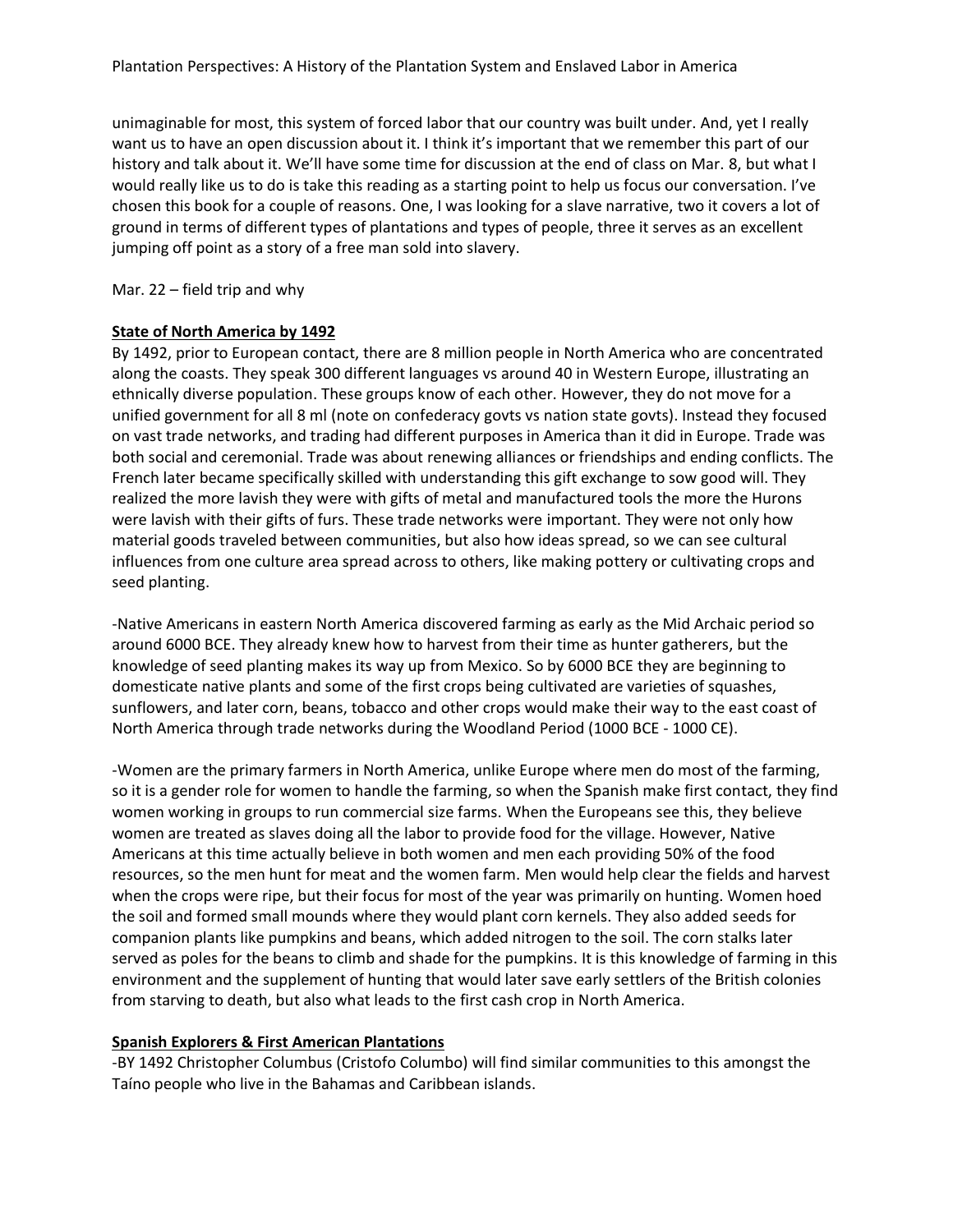-Taínos were of the Arawak language group and their disposition was friendly and cheerful. They lived across the islands of the Caribbean including modern Dominican Republic, Haiti, puerto Rico, Cuba, the Virgin Islands, and Jamaica. They lived in circular houses covered with woven straw and palm leaves surrounding a central court for ball games and ceremonies. The Caciques or leaders lived in larger rectangular houses. They slept in hammocks made of cotton, which they grew on the island and had furnishings made of wood and woven material and many kept domesticated birds as well. They primarily subsisted on a mixture of fish and meat from snakes, birds, bats and rodents for lack of larger game and cultivated crops. Their farming methods were practically free of maintenance. They raised their crops on mounds or conucos, which were packed with leaves to prevent erosion. Like many North American tribes, they would plant a variety of crops together to ensure the best growth no matter the weather conditions. They grew corn/maize, squash, beans, potatoes, yams, peanuts, and tobacco for smoking, which they enjoyed as a social activity as well as a ritual one. The men generally went naked, but women wore short skirts, and all painted their bodies and adorned themselves with shells and metals like gold panned in small amounts from the internal rivers.

-Columbus noted the good qualities of the Taíno on his arrival: *They ... brought us parrots and balls of cotton and spears and many other things, which they exchanged for the glass beads and hawks' bells. They willingly traded everything they owned...They were well-built, with good bodies and handsome features.... They do not bear arms, and do not know them, for I showed them a sword, they took it by the edge and cut themselves out of ignorance. They have no iron. Their spears are made of cane... They would make fine servants...With fifty men we could subjugate them all and make them do whatever we want.* 

He plants the Spanish flag claiming over 2 million Taínos as subjects of Spain and plans for them to be his labor force for the Spanish colonies. Columbus makes another discovery during his exploration that saves his expedition. You see, Columbus was an Italian mariner with a grand plan for finding a new route to the East Indies to make a fortune in the trade goods of the Indian Ocean like spices, silk, cotton, and indigo. After initial failure, he finally found funding for his venture in Spain. The Spanish Queen and King had finally unified their country into a modern nation state like that of their neighbor Portugal and are eager to start exploration. Portugal has already been exploring the coasts of Africa creating colonies. They are already seeking a new route to the east indies, since land routes have been cut off by the Turks. The Spanish crown invested in Columbus' expedition with the expectation in a large financial return in the form of lucrative trade goods, so Columbus is under a great amount of pressure.

-He is relieved then when he sees a Taíno girl with jewelry made of gold on the island he dubbed Hispaniola, modern Haiti, which the Taíno call Ayiti, meaning land of high mountains. The discovery of gold will have long reaching effects and a permanent Spanish presence in the Americas and will later launch the Spanish conquistadors and further exploration and colonization of the Americas from South America all the way up through Central America and into the South East of North America. Unfortunately for the Taínos and even the british that settle the East coast in the  $17<sup>th</sup>$  century, the first contact between Europe and the Americas done by the Spanish. I mentioned that the Spanish had recently unified and that was part of the end to a religious war against the Moors, where they expelled all Jews and Muslims from the now Catholic country. SO, the Spanish have been trained to hate people of different colors and religions during that long war. It's engrained in their soldiers, so what we see is unimaginable cruelty to native people as the Spanish scour the Americas looking for gold.

-The Taíno are the first to witness this cruelty, and they do resist. They are forced into gangs to hunt for gold and treated with violence if none is found. Sex is demanded from Taíno women and they are raped if they decline. Others are taken to Spain to be sold as slaves, starting the Atlantis slave trade. By 1495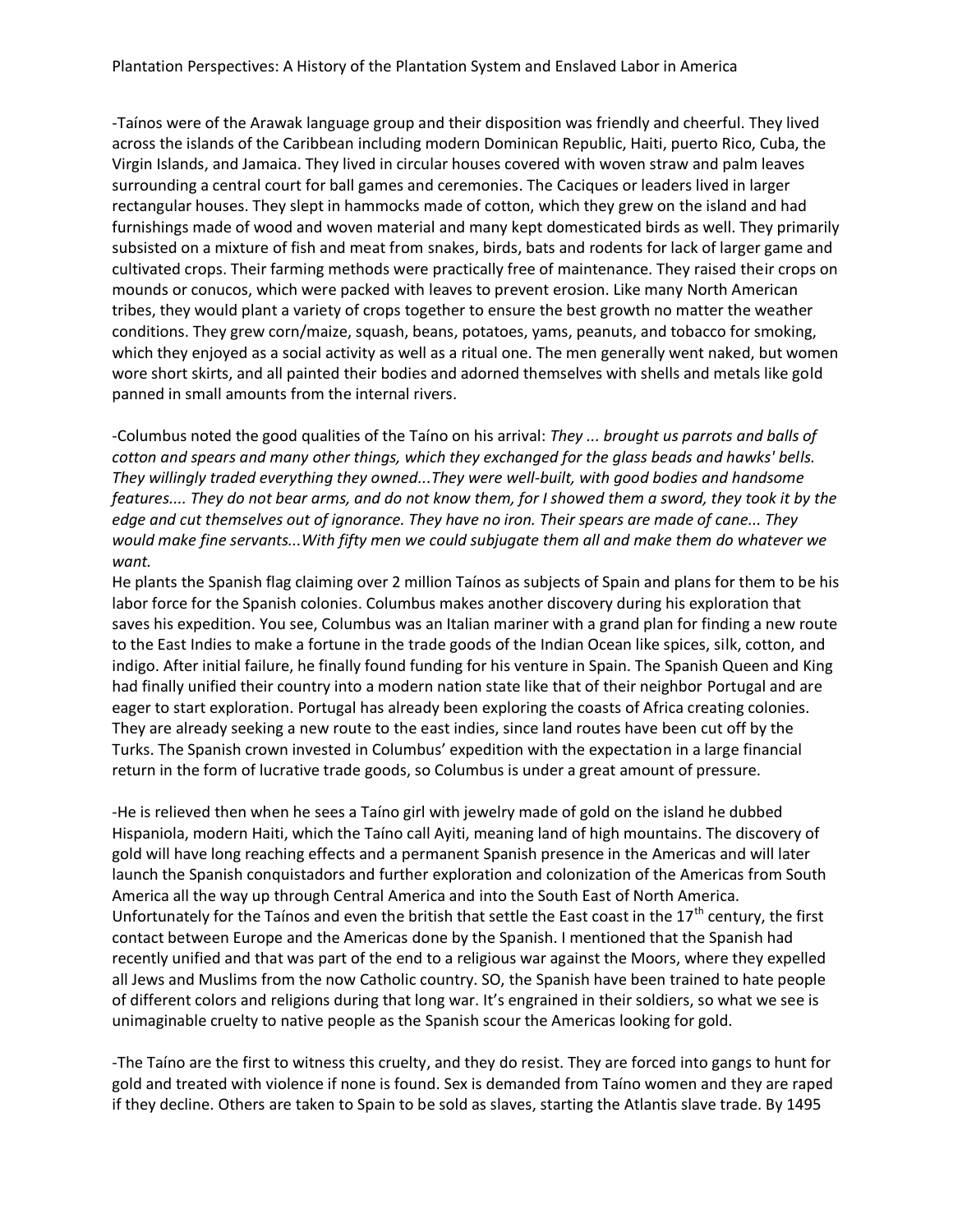hundreds of Taínos are being captured and enslaved. Many are sent to Spain, but others remain and are sent to estates under the Encomienda system, which was originally a labor system of serfdom – Lords and peasants, where the lord is responsible for providing peasants with protection, churches and priests in return for field labor. The system is perverted after it reaches the sugar plantations on Hispaniola into more of a forced labor camp.

-Paired with these harsh conditions were the infectious diseases that Europeans brought with them, which the native people had no immunities to fight off, and by 1550 the Taíno had been nearly wiped out. They numbered in the hundreds from the 2 or 3 million at time of contact in 1492. What does this leave Columbus in need of by 1551? New labor force-Enslaved Africans as replacement.

-In fact, due in large part to Spanish exploration, tribe populations as far north as Mississippi, possibly even into Arkansas will decline by half before the british arrive to start colonies, and Spanish explorer Hernando De Soto and his exploits were already decoded into Powhatan oral histories by the time settlers arrive in Jamestown, Virginia. So that's how far reaching Spanish exploration was during the 15<sup>th</sup> and 16<sup>th</sup> centuries.

-Closing- I hope you can see why I chose to include this section in the class. There elements here that play into everything that comes after. First, the Columbian exchange begins having long reaching consequences from the diseases that wipe out large populations of Native Americans or new plants that will replace staple food stores all over the world like corn and potatoes. We also see the origins of hostilities that will continue between Native Americans and colonists as well as the reason that the Atlantic Slave Trade. Finally, the Spanish land claims in the Americas and the vast amount of wealth in gold that is being shipped to Spain will entice France and England into their own expeditions to colonize the Americas.

# **British Colonies**

-We are going to look now at the first British colonies in the new world and the early labor systems that they bring and the first cash crop in North America.

France and England are delayed in exploring the Americas until the end of the 16<sup>th</sup> century. France was in the midst of a religious war between the Catholics and Huguenots, which lasted until 1593. And, England had its own problems relating to religion. Henry VIII's personal life is tied to the country's religion. His wife Catherine of Aragon, daughter of the queen and king of Spain, was not able to give him the male heir he wanted (he also wanted to move on to a new love, Anne Boleyn), so he needed a legal divorce but the Catholic Church wouldn't allow it. So what did Henry do? He created a new national church and replaced the pope as leader of the church, which did not go over well as you can imagine. Religious strife continued under the rule of Henry's daughter, Mary, who took the throne in 1553. Remember I mentioned Mary's mother was Spanish royalty; well Mary was a devoted catholic and wanted to reverse the English Reformation that her father started. Things don't begin to stabilize until Elizabeth I takes the throne in 1558.

-By 1577 she gives Sir Francis Drake permission to circumnavigate the globe, but also attack and raid Spanish treasure ships coming from the Caribbean. This is how Elizabeth acquires the wealth to start colonizing North America. Sir Walter Raleigh is given permission to explore the American coast and claims land calling it Virginia. Now, even though the English are the last to set up colonies they will end up being the most successful and that's because they built their colonies around families rather than soldiers. What is the problem that would come up with soldiers? Their service time would be up, and they would return home, leading to a lot of instability as groups of soldiers would come and go. Having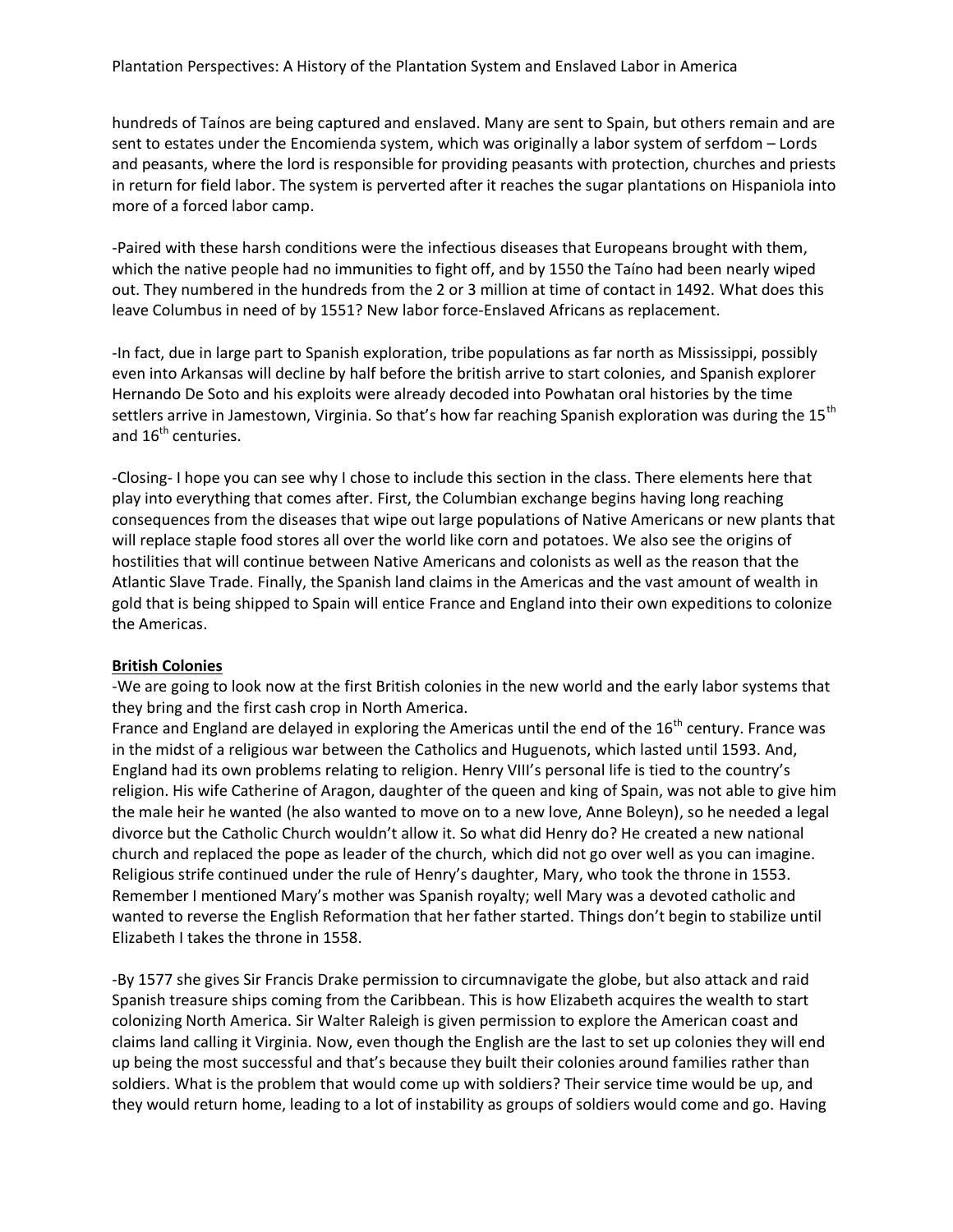said all of that, England's first colony on Roanoke Island was a failure, primarily because of a delay in getting supply ships to the colony. The delay was due to a war with Spain that arose primarily because of the piracy that Elizabeth had authorized against Spanish ships, so between 1588 and 1590 no supplies are sent. When the ships do finally arrive in 1590, they find the colony site intact but no colonists. No diaries or journals are found, and the only trace was the word Croaton carved on a door and a tree. At the time they were thought to have been killed in some sort of raid, though no bodies were found. Today, we know they most likely were taken in as refugees by the Croatons on the East coast. Jamestown settlers will hear 30 years later from the Powhatans that they have seen blue and green eyed people in the tribes nearby.

- England doesn't try again until 1606 under King James I, who has succeeded Elizabeth who had no heirs. James grants a charter to the Virginia Company of London to establish colonies in North America. So, the colonies are run by companies going forward with the primary purposes of claiming land for England, dealing with population problems, and above all making a profit. And while the first to arrive struggled with the harsh conditions of the wilderness and regular conflicts with the native Powhatans, they were set on making a fortune for themselves and the company.

-Fortunately, a few things happen by 1619 that sees a prosperous Virginia colony in place. First is the arrival of John Rolfe in 1610, who agrees to marry Pocahontas to create peace between the settlers and the Powhatans. Which sounds noble on his part, and perhaps it was. He had lost his wife and child during the journey to the new world. But Pocahontas at this time had been held prisoner for a year as ransom against the Powhatans for food resources. Food was always a problem for early settlers who didn't understand how to cultivate their own food in this new environment and maintained a shortsighted focus on riches in the new world. 1/3 of the early settlers died every winter in Jamestown and Pocahontas had defied her father on more than one occasion provide stores of corn to the starving settlers. Pocahontas didn't waste her year of captivity and asks several things: to be made fluent in English, to learn the Anglican religion, to be baptized, and to learn how to dress as an English woman. So, she turns a hostage situation into an education. In the end Pocahontas also agrees to marry John Rolfe to bring political safety and peace to their communities, which is accomplished by 1614.

# **Tobacco as First Cash Crop**

John Rolfe's main goal in coming to Jamestown was to find a lucrative cash crop to make his fortune with, and he later witnesses the Powhatans cultivating a type of tobacco among their other crops. After seeing this he develops the notion of trying to grow this North American Tobacco on a large scale in Virginia. However, Rolfe quickly learned that European tastes preferred Caribbean varieties of tobacco over what the Powhatans grew and acquired Trinidad tobacco seeds from the Caribbean to plant around Jamestown. Though production was slow to start by 1630 the Virginia colony was exporting over a million pounds of tobacco every year.

- Why do you think tobacco became such a sought-after import? Pipe tobacco and snuff become popular as an import from Spain and was often flavored with rum and bergamot. The more people tried it the more popular it became raising the demand for imports and the value of tobacco as a cash crop. Tobacco as a cash crop had many advantages including that it was easy to transport across the Atlantic without spoiling and had an established market, it was a crop that didn't require specialty labor and made excellent use of large areas of cleared land for high yields as well. The primary downsides were the need for vast amounts of land since tobacco requires fertile soil but quickly depletes the all the nutrients out of the soil. Tobacco production also requires a large labor force, which would have to be imported as tobacco production increased in Virginia colony.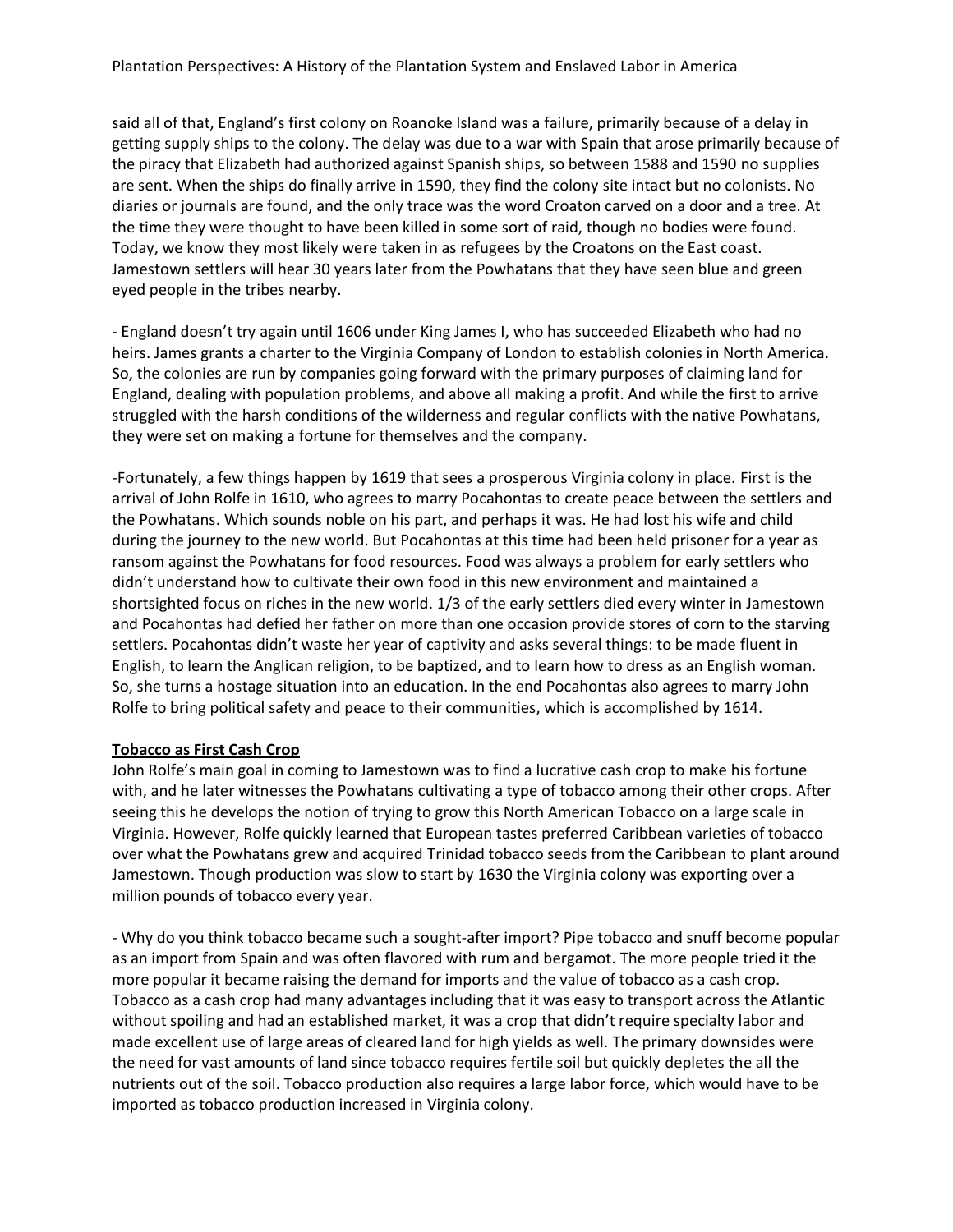-The cultivation and harvest of tobacco began with seeds collected during a previous harvest, which usually go into ground as soon after Christmas as possible. Farmers plant 10 times the number of seeds for the number of plants they hope to cultivate, and they need 40 square yards of seedbed for every acre they want to grow. The seed beds were cleared, burned and hoed. Then the beds are raked and covered with soil, manure, and straw to protect the seeds. Transplanting will happen in March or April once the leaves of the new plant reach a couple of inches in width. They will then be moved from the tightly packed beds to evenly spaced mounds about three to four feet apart, which means a large amount of space is needed for large scale tobacco planting and the process of mound making was so arduous that only 500 hundred could be made a day by an experienced adult. They often waited until after a rain moistened the mounds before planting. Weeding is necessary by hoe or hand between the plants as they grow as is removal of damaged leaves or leaves touching the ground. To ensure large leaves two of the four leaves closest to the ground are removed after about 2 months growth in a process called priming. The plants are also topped, which involves removing a group of compact leaves growing at the top of the plant. Both priming and topping were done to make sure the plant didn't waste energy by developing seeds or flowers. Topping also made sucker shoots appear at the base of the plant, which needed removing. The total expected harvest will be between 8 and 12 leaves per plant, so managing the number of leaves on a plant is important as is making sure the nutrients the plant absorbs are dispersed properly. A few healthy plants will be selected to go to flower so seeds can be collected for the next year's crop, however. Horn worm and tobacco flea beetle were the primary pests for the plants and a crop could be destroyed without daily checks for pests. In September, once the leaves become sticky and vary in color into shades of yellow, the plants will be cut at the base and a stake will be driven into the bottom so the plant can be hung on racks to dry. After 5 or 6 weeks of drying the leaves can be stripped from the stems in a process called striking and packed or prized into barrels using a press to help retain some moisture in the barrel to keep the tobacco from becoming brittle.

#### **Labor**

-With a cash crop in place and tobacco plantations growing there were two enticement systems created to pull people over to America by 1617. First was the Headright system which promised 50 acres per adult, or per head, over the age of 16, with the only caveat that each immigrant would have to pay transportation costs. For those with a little money this was free land, and if you were married and had three adult children you could claim 250 acres. Headrights could also be bought and sold, and many abused this system to gain large tracts of land, some merchants and colonial officials claimed headrights each time they returned to Virginia from abroad thus creating a planter elite who would dominate law making in the colony. This is also how the colony's new labor force arrived. Planters would pay passage for individuals who couldn't afford it and take their 50-acre headright. They would then be required to work 5 to 7 years of indentured servitude as repayment. At the end of their contract they would receive a freedom package of 25 acres of land, usually less desirable land or neighboring a native tribe, and a year's supply of food. Women were also brought over in a similar method where men could bid at an auction to pay the travel expenses for the woman of their choice. They would expect the women to make clothes, candles, soap and bear children. Women expect to gain land with her 50 acres and his 50 they have 100 together. This is also why indentured servants will marry as soon as their servitude ends. An indentured servant would hope to end up with a kind family where they were allowed to eat dinners with the family and sleep in the house. The alternative would be sleeping in the barn and fed on scraps, possibly beaten regularly. If they run away several years may be added to their contract.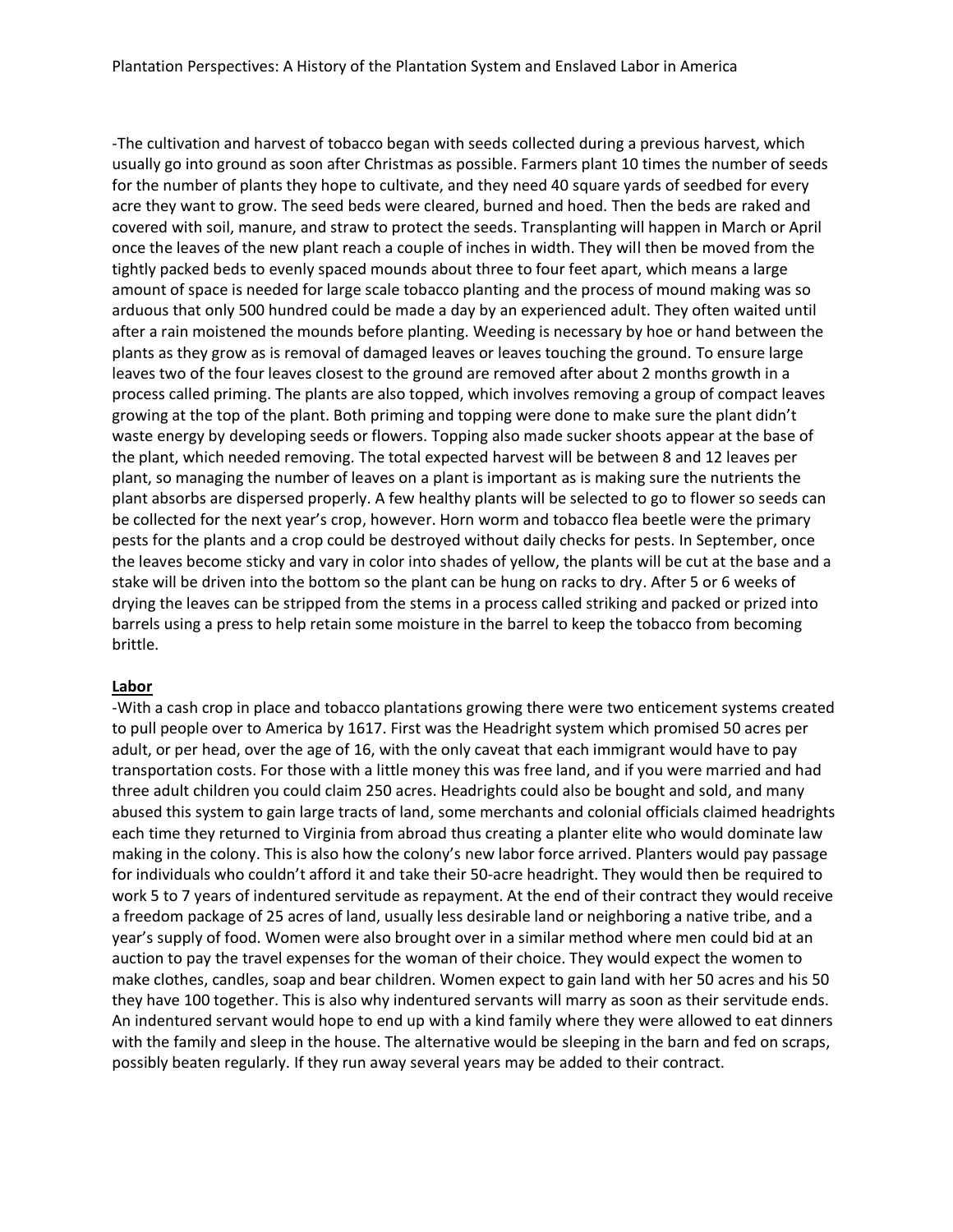-The first Africans arrived in Virginia from Angola by 1619 aboard English ship the White Lion and were sent to work the growing tobacco plantations along with poor white settlers as indentured servants with the same opportunity for freedom. By 1661 Virginia passed its first laws legalizing chattel bondage, meaning it was lawful for any free person to own enslaved laborers. The new laws also enslaved all Africans and even the free go back into slavery. Chattel slavery means an enslaved person is permanently owned as are their children and children's children automatically. Indentured servants were the primary labor force for the colonies until a decline in new arrivals by 1680, which led to an increase in the importation of enslaved Africans. 2,000 Africans arrive in the 1680s and this number doubles in the 1690s and doubles again in the first decade of the  $18<sup>th</sup>$  century making the American colonies into a lucrative slave market by 1710.

#### 1674-1676 –

Bacon's Rebellion – Nathaniel Bacon's army of small landowners, servants, and slaves lose allowing colonial planters to consolidate control over society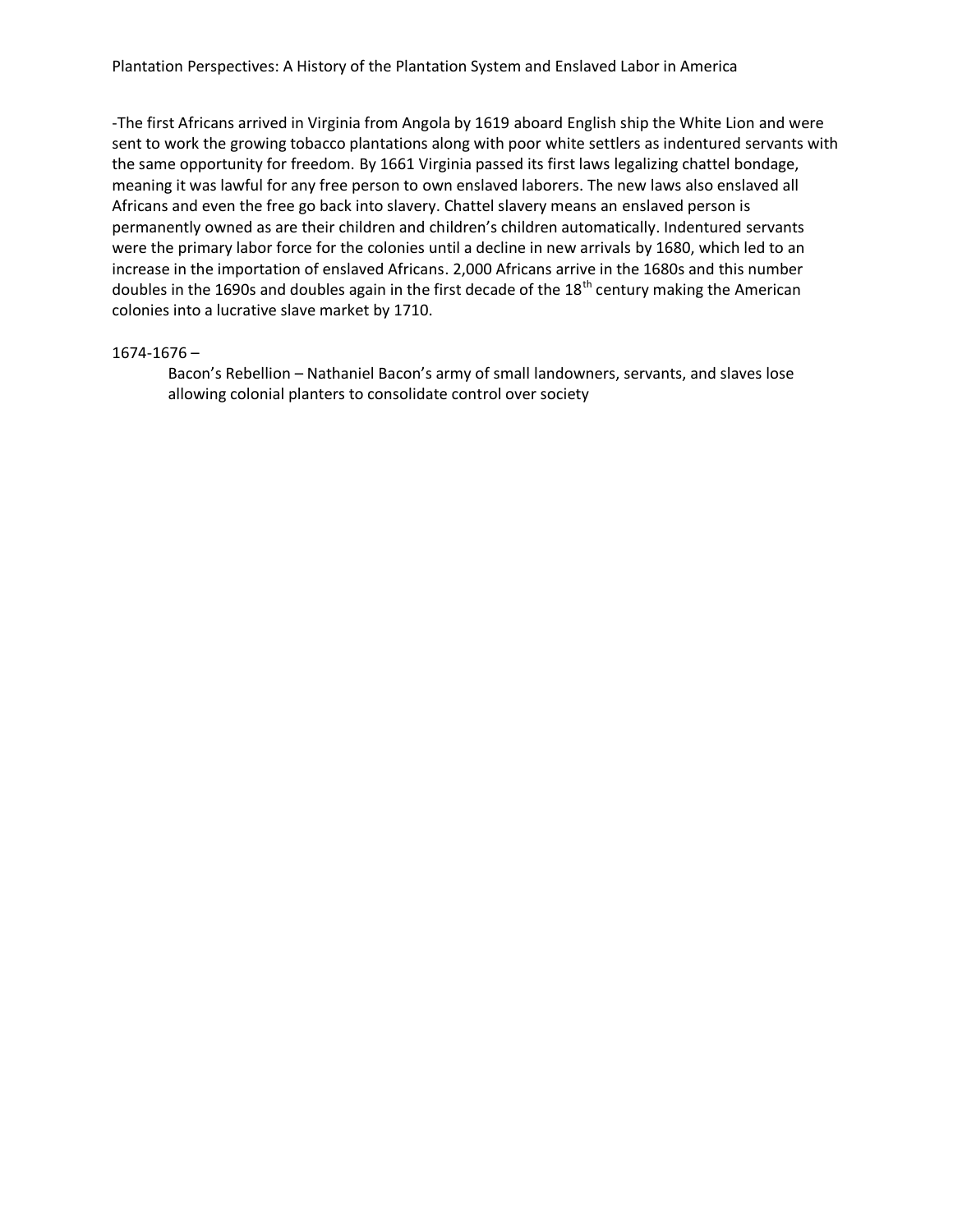# **Class 2**

**Last Time – 1:30** We were talking about the origins of plantations in the New World, and the first cash crop for the British colonies, which was tobacco. We also talked about the first labor system in place by 1617. When we wrapped up, we had just finished talking about the new laws that were put in place in the 1660s legalizing chattel bondage in the colonies, which we said was the ability for any free person to own enslaved laborers. This law was followed by one that enslaved all Africans and even free Africans go into slavery. And, enslaved Africans become the main source of plantation labor at the turn of the 18<sup>th</sup> century. Today, we are going to look at the origins of the Atlantic slave trade on the west coast of Africa and then we will look at the development of the Georgia colony and how it changed into a large plantation economy. From there, we will look at Georgia's cash crops and the daily life of those living on these plantations. We will also discuss the motivations and justifications for the continued use of enslaved labor even amongst strong abolition movements and northern disapproval heading into the  $19<sup>th</sup>$  century.

# **Georgia Colony 11:48**

- So, the English colonies expand, and new colonies will follow the pattern that Virginia set in place with planter elite running large plantations with an increasing reliance on enslaved African labor. These planter elite will also hold government positions and decide on most of the laws in these colonies. The only differences are the cash crops which vary by region and climate.

-The Georgia colony, however, had a different purpose at first, and it ends up being created for a few reasons. First, there was a need for a buffer zone between the indigo and developing rice plantations of Carolina and the Spanish in Florida. The British colonies have now grown far enough south that boundaries are being disputed. Both groups claim the same land in between, modern Georgia, and fights are frequent. The English attack St. Augustine and the Spanish attack Charleston.

-There is also the problem of the Yamassees. Carolina merchants purposefully let Yamassees get into enormous amounts of debt trading deer skins for guns, cotton, iron tools, and clothes. They then applied pressure to pay the debt back or give up their land, but they created a second enemy, and so they request again for a buffer colony as a military zone.

-The third reason for the creation of the Georgia colony is more of a humanitarian effort by James Oglethorpe who by 1730 has become well known in England for his charitable efforts and for bringing attention to problems with London's prison system after his friend Robert Castell died after being imprisoned over debts and was put in a cell with a prisoner that had smallpox. Oglethorpe exposed the conditions and abuses that many citizens faced in prison for nothing more than being in debt. That's where his idea of Georgia as a colony for England's poor debtors to get a second chance really started, though that idea would quickly fade as the realities and needs of the new colony became clearer. So, Georgia was not a debtor's colony. 97% of colonists have no criminal record, and they are mostly working-class people looking for an opportunity to get ahead. Something about types of craftsmen they were looking for

- 1732 – King George II grants the charter of the Georgia colony to 21 trustees including Oglethorpe. The new colonists will receive free transport and 50 acres, a part of which will include a house in the town.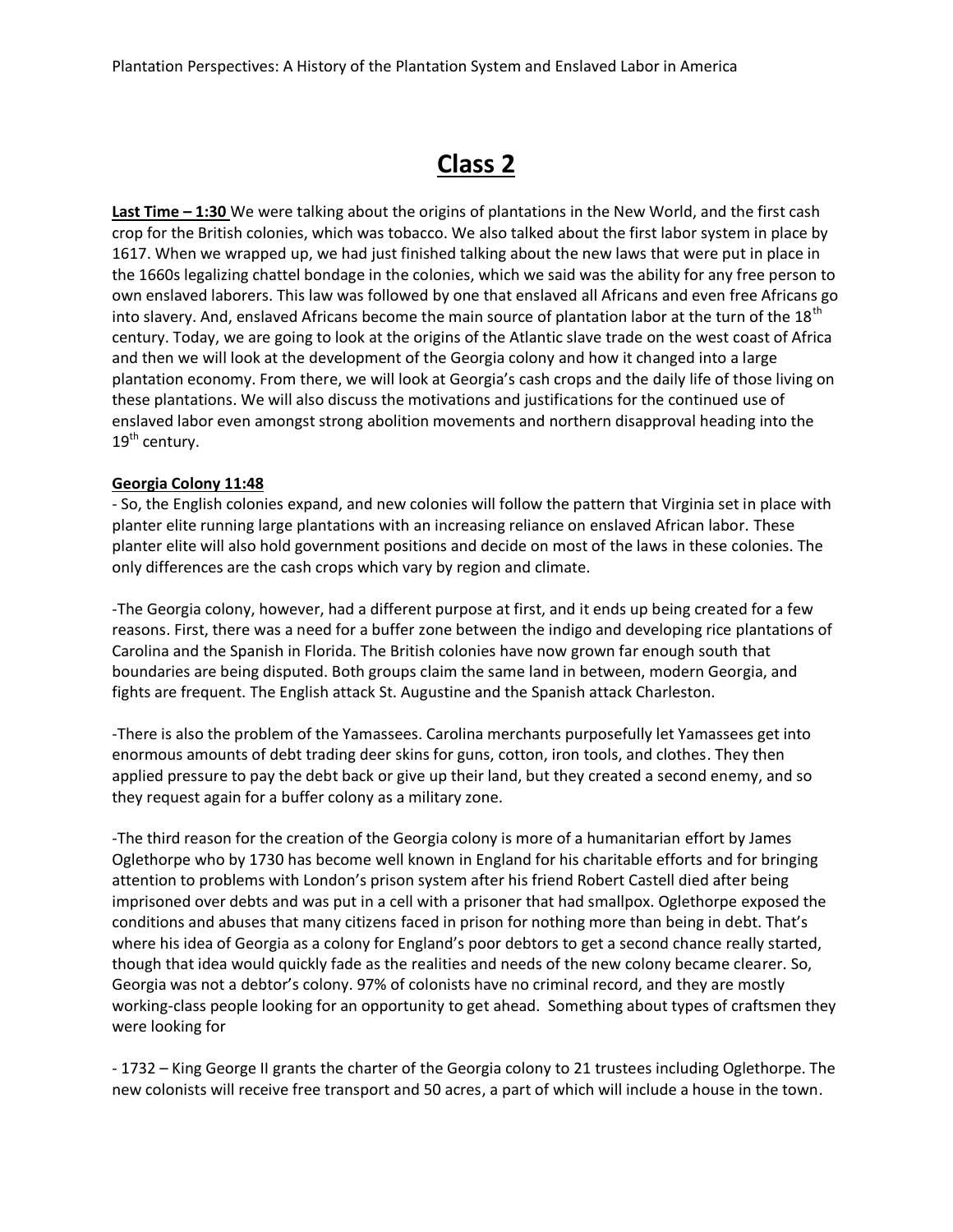The men will be required to be part time soldiers like the National Guard, which is part of the plan for a military buffer. The trustees plan the economy of Georgia and want to create an egalitarian colony where everyone works to make a comfortable living but no one person amasses a fortune like in the plantation colonies. Ironically, they fail at this at the outset because women are not allowed to own land, so everyone isn't on equal footing. Also, as part of the planned economy, the colonists will be told what to grow as England is almost self-sufficient now with the development of their agriculture colonies. What England really needs is for Georgia to create luxury goods that they are still having to import. The trustees send agents to survey the land and reports say the climate in Georgia is Mediterranean like Greece or Italy and may support production of silk, grape vines, olives, raisins, and nuts.

-Georgia's charter prohibited Oglethorpe from holding office or owning land yet he still left his comfortable life behind and travels with the 114 colonists to Georgia. He negotiated with the Yamacraws for the new colony overlooking the south bank of the Savannah River. The Yamacraw and their chief Tomochichi help Oglethorpe and the settlers because they need friends and allies. They were expelled from Creek nation because they refused to get involved with the Yamassee war. Oglethorpe and Chief Tomochichi become good friends and they work together peacefully to set up the new colony. Interestingly, when it comes time to clear the land for the new colony, the settlers start to complain. They think it's to humid to clear trees, so Oglethorpe brings in enslaved Africans from South Carolina to clear the area but sends them back because the trustees have a concern that these colonists are lazy and won't work if they have enslaved labor. And a large part of the trustees' idea for a classless society means a prohibition on slavery in Georgia. So, slavery is banned in Georgia at first.

-Between 1739 and 1742 The Georgia colony fulfills one of its original purposes defeating Spain in in a series of battles culminating in Spain removing to St. Augustine. Spain would not make any further attempts against the Georgia colony. Afterwards Oglethorpe heads back to England to ask for compensation for the personal loans he endured to support the Colony, and without his leadership the colony faces new challenges in the 1740s.

-By the 1740s the intended crops are proving troublesome. Grapes and olives don't grow, which had to do with the mineral content of the soil. Silkworms keep dying as well, since Georgia has the wrong species of mulberry tree for silkworms. So, the settlers start to complain that the trustees brought them there to fail. That their plan was impractical without the help of enslaved labor. Enslaved Africans they believed were better suited to the climate. The trustees saw them as ingrates and call them Malcontents for complaining, but the colonists are looking to the Carolinas and the prosperity of their indigo and rice plantations run by enslaved labor and fight back against slavery ban by lobbying members of parliament. And with Oglethorpe gone many ignore the ban altogether and begin smuggling enslaved people into Georgia. Finally disgusted with the colonists and unable to stop the import of enslaved people the trustees remove ban by 1751. This opened the door for the South Carolina planters to extend their lucrative rice operations into the Georgia low country. So, this is really the beginning of Georgia's plantation economy as these planters arrive in great numbers and effectively take over the Georgia government and by 1755 they have replaced the Georgia slave code with one identical to South Carolina's and in 5 years the enslaved population of Georgia grows from less than 500 to nearly 20, 000.

# **The Atlantic Slave Trade 16:30**

-What I want us to look at next is the development of the African slave trade. This trade lasted 300 years and moved 12 million men and women out of Africa by force and 2 million will die on the journey across the Atlantic. They're traded as a commodity due to in increasing need for labor in the agriculture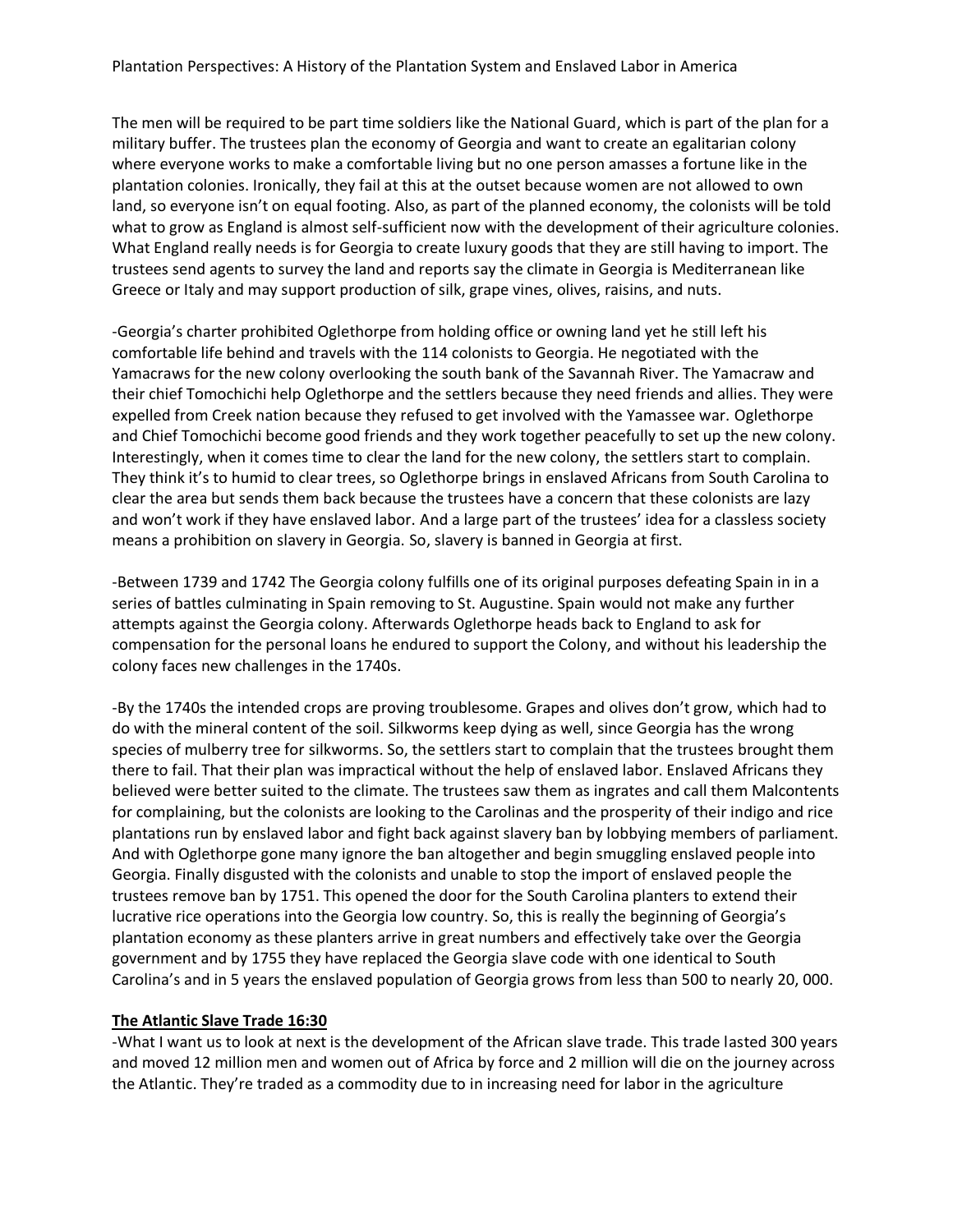colonies of the Americas. 60% of enslaved Africans are taken to the Caribbean, 35% go to Brazil, %5 go to North America, so around 600,000 people make their way to the British colonies.

-When we talk about the Atlantic World, we are talking about the transfer of raw materials, manufactured goods, and people back and forth across the Atlantic Ocean in a triangular pattern. So, raw materials made their way from the colonies of the Americas and the Caribbean to Western Europe. European manufactured goods made their way back to America or to the west coast of Africa for trade. And finally trade goods and enslaved labor were transported to the Americas and Europe. This was a system that built up over time, especially the export of African people to plantations in the Americas.

-And there are misconceptions that develop about the African slave trade from both white and black communities. One misconception is that enslaved Africans were better off in the Americas away from the violence and warfare of their homeland, and they see conversion to Christianity as a justification for slavery. Another is that European soldiers come in and hunt for Africans to enslave. In reality, enslaved people are actually hunted by African tribes and brought to port cities for sale.

-To understand this a little better let's take a step back and look at African history. There is actually an internal form of slavery being used on the West Coast of Africa as early as 300ce along the Niger River. Ouagadou/Wagadou, or Ghana as Arabs name it which means warrior prince after their ruler, had an organized central government with a hereditary monarch. This was a class-based society with nobility that is matrilineal, so nobility passes to the oldest sister's oldest son. An 11th century geographer, Al-Bakri, remarked on his impression of the monarch "The King adorns himself wearing necklaces round his neck and bracelets on his forearms and he puts on a high cap decorated with gold and wrapped in a turban of fine cotton." "He sits in audience or to hear grievances against officials in a domed pavilion around which stand ten horses covered with gold-embroidered materials. Behind the king stand ten pages holding shields and swords decorated with gold, and on his right are the sons of the kings of his country wearing splendid garments and their hair plaited with gold." Women are important in this society and control the marketplace. The next class is the warrior class, who only marry into same class. Scribes are the literate part of society, and farmers make up the largest class at about 90%. And at the bottom of this society are the Pow slaves who make up the smallest group.

-When a tribe defies the empire of Ghana and loses, they become enslaved as humiliation for losing. These enslaved people do have rights, unlike the enslaved people in the colonies later. They can vote, marry, and take outside jobs to earn money. And if an enslaved woman has a child with a free person that child is free. They are not automatically enslaved. Free women might also purchase a man to marry later, as this enslavement will be temporary, lasting 3 to 5 years. They also have the ability to buy their freedom. So, what do you think is the purpose of this type of system of POW slavery? The long-term goal is not only to eliminate rebels, but to assimilate these people into their culture.

- Another point for us to look at is why Europeans take such an interest in Africa at first. The primary reason the Portuguese set up trade forts on the African coast is not enslaved labor. In fact, there is a mutually commercial trade network setup at these ports, which quickly becomes preferred by Africans in the Niger delta area over cumbersome overland routes of trade and offered large quantities of Asian and European trade goods like silks and porcelain. The Portuguese will trade for ivory, salt, and gold. This part of Africa is rich with gold mines, so rich that they advertise their wealth, and Portugal imports what equals a tenth of the world's gold production at the time. By 1280s BCE Portugal has set up its first trade port called El Mina on the Gold Coast of Africa. This is an attempt to bypass merchants and go straight to the source for gold. They will also stay close to ports to avoid diseases in West Africa, so they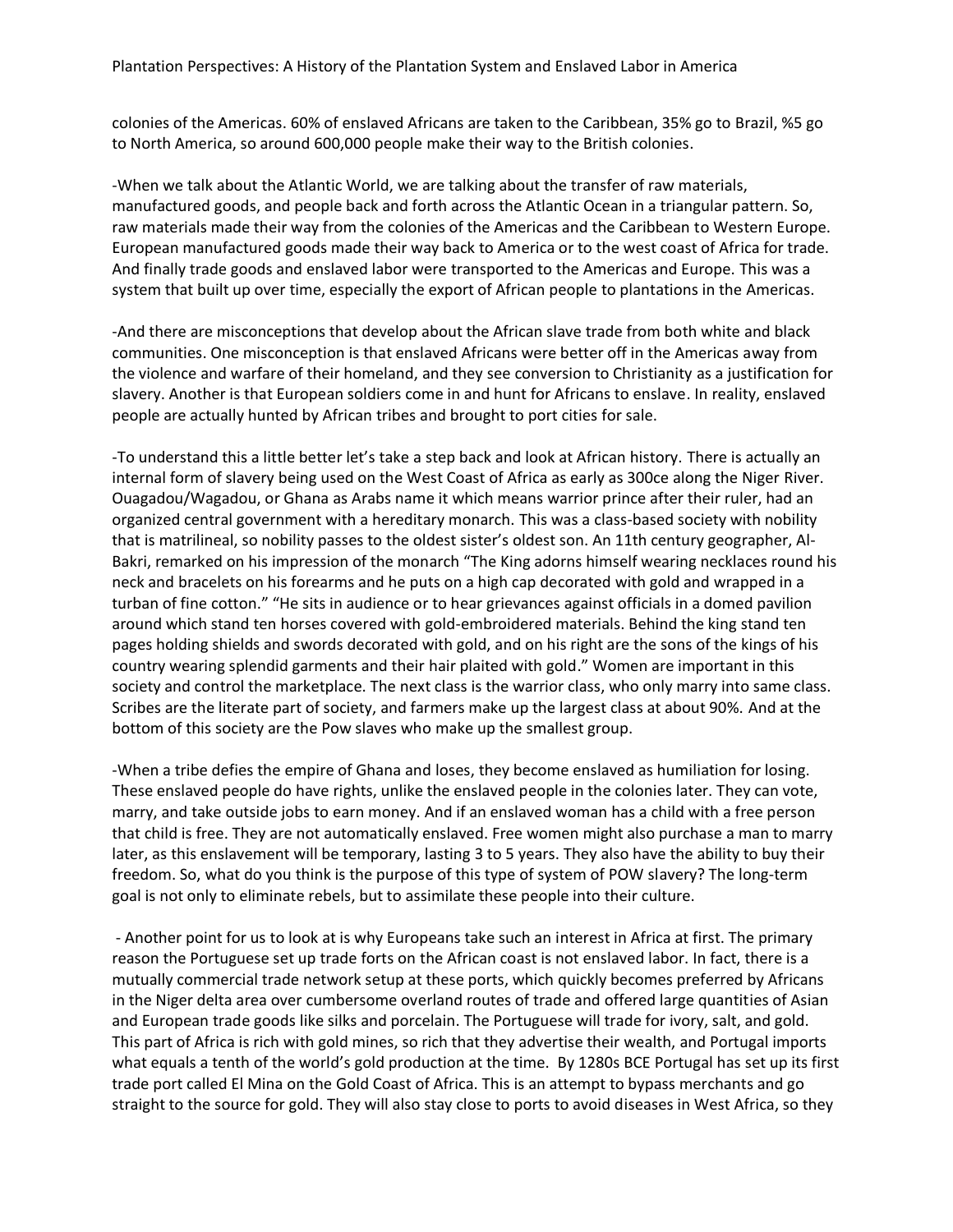are not traveling inland. By this time, they are already importing a small number of enslaved people as well for the wealthy families in Portugal, those POWs will be sold this way, though this only accounts for about 1% of trade at this time.

- By the time of this early trade with Portugal a new gold empire has risen in Mali. The Ghana empire fell by 1076 CE after a 10-year battle with Arab mercenaries from modern Morocco over gold. The Malian Empire is still new when gold becomes the basis for the European economy, which at this time includes England, Spain, France, Italy, and Germany. So, by the 1280s Mali is supplying 2/3rds of Europe's gold. Another important thing to note is that the Malian community largely becomes Muslim, which as I mentioned religion will be a point of contention later with Christian Europeans who will bring missionaries. Original religion "spirits of the land" believed in benevolent ruler who breathed life into all things. A form of honoring ancestors or ancestor worship.

-Malian empire is eventually overthrown from within and the Songhai take power. They are considered the best warriors in Africa. That is why it comes as a shock to many tribes when the Songhai Empire is defeated by mercenaries, again from Morocco. The reason they are defeated is the introduction of the gun. Their enemies have this new technology, and it leads them to victory. I know we are moving kind of fast through this, but the point I want to make is that there were large kingdoms in Africa prior to the great influx of European interest. So after the fall of the Songhai, no superpower rises again in West Africa, and only a dozen smaller tribes are left. The gun symbolizes a new power and these tribes feel they need the gun. Guns will be an important trade good for Europeans by the 1600s when they arrive looking for new labor forces for their colonies. The gun signals a major shift for West Coast Africans at this time who go from a perspective on war being about gold, land, and political power to being about slavery. If you don't have the gun you will be the one captured and enslaved.

- The Spanish start purchasing Africans by 1510 and are the first to bring them to the Americas. Why did they need a new labor force in the Caribbean? To replace the native population that was dying out. The Dutch also begin transporting Africans to the Americas for sale. They have the fastest ships and are relied on during this time for delivering goods quickly. In 1672, the English create the English Royal African Co. under King James II to supply British colonies with African Labor.

-If a nation like the Songhai had survived it perhaps could have regulated the trade of guns for enslaved people, as it will be those smaller remaining tribes that will do the hunting and selling of African people. It started with the POWs, but the introduction of the gun as a trade good means more and more Africans will be captured and sold. The gun will also be used during the capture of Africans. Hunters will travel as far as 500 miles in land to the river valley, and will look to capture Africans 14-25 years old, who will then be shackled and marched to the coast to be put in holding cells. The Africans that are captured will be kept in a cycle of terror and violence to keep them off balance and from getting comfortable with certain places or owners. Traders will also make sure that Africans in these holding cells speak different languages to keep a barrier in place against uprisings.

-Europeans at the trade ports will bring medical doctors in to do humiliating tests before they purchase. They don't want any deformities and they will be looking for markers of health and strength. After their exam they will be branded with a red hot brand. Merchants will be looking to purchase 300 Africans to make the trip across the Atlantic worthwhile, and captains will expect 15% to die on the voyage, that's about 45 people. These enslaved people will be forced to make the trip lying down and chained to prevent mutiny, though women were often allowed to roam the ship. Most will only be brought out in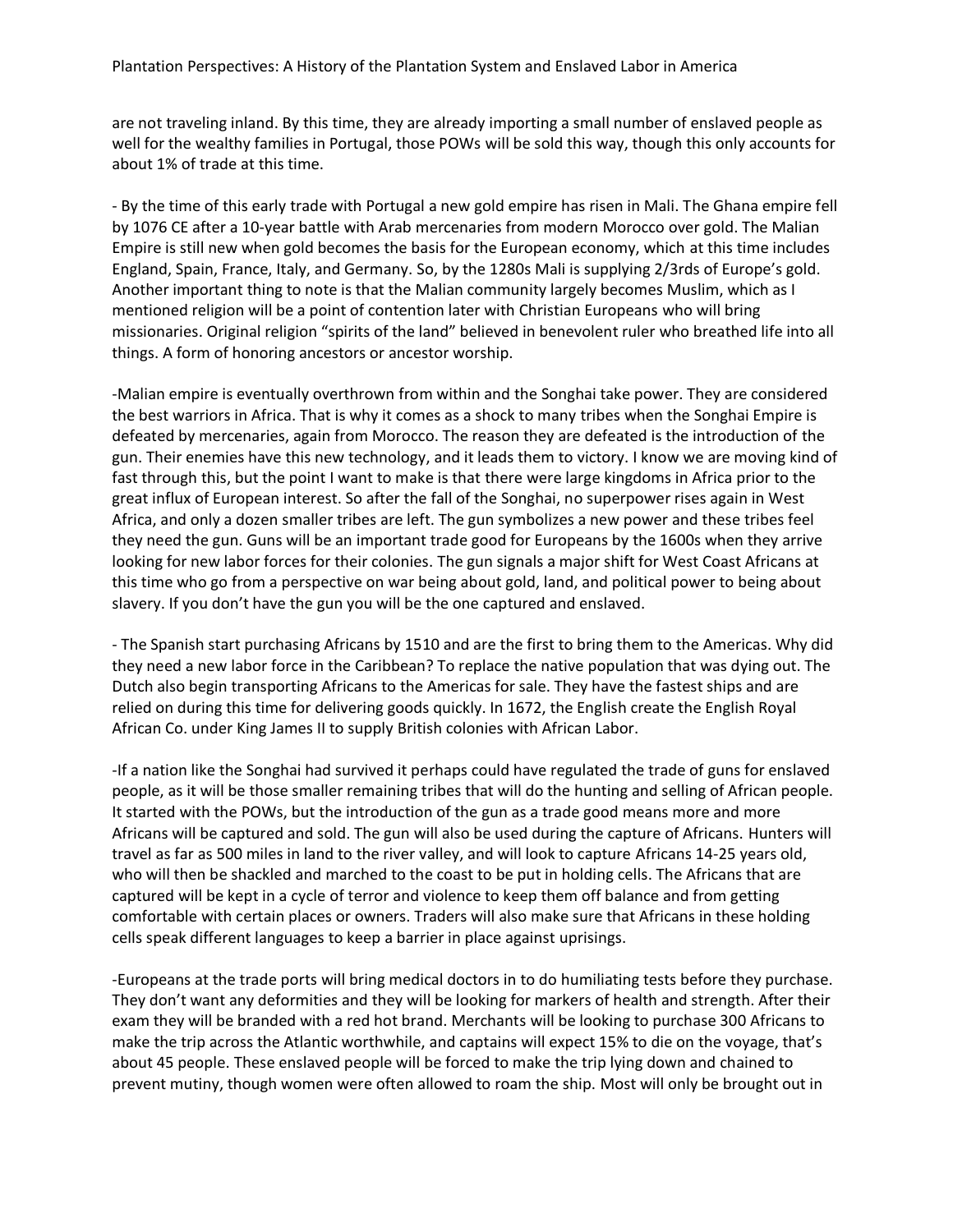groups for exercise, where they were commanded to jump and shout to the pace of a drum. This is the only exercise they are going to get on a 70 day journey.

-Those Africans that survived the 70 day journey will end up on islands like Barbados, Jamaica, Hispaniola, or Martinique. On arrival they would be required to go through a process called seasoning, which is a sort of cultural reprogramming. During this process their names are changed, so Djimon would become Joe. This name change was basically an attack on identity. A very basic pidgin version of English was also taught, mostly commands about work were included in the instruction. Finally they would be put for auction, another humiliating process where they would be looked over and their bodies discussed as buyers looked for particular attributes for the work they need done. For the British colonies ships will bring enslaved Africans to southern plantations first. Those left after initial auctions will go to northern colonies as house laborers.

#### -Savannah Slave Trade

# **Life on Georgia Plantations, Rice Production 9:00**

After being purchased at auction, enslaved African laborers will arrive on their owner's plantation and find themselves a part of a plantation hierarchy. This system will be similar across plantation types and is broken down as follows:

-Plantation Owners are at the top of the system and were like English landed gentry. They had to be knowledgeable farmers and business managers to be successful, especially when it came to rice cultivation, which required constant supervision and was heavily dependent on the weather and other conditions. They had large amounts of money invested in these plantations and usually couldn't afford for their cash crop to fail. However, rice plantation owners will be absent from April to November, heading to the nearby cities to avoid the Georgia low country heat and humidity. They were also trying to avoid diseases like malaria that the swamps and marshes in Georgia perpetuated. They will use the phrase "my people" to refer to the enslaved population because they think it's less degrading. For them this is a benign system, and they will believe themselves benevolent and that their enslaved laborers are like children that can't survive on their own. They also felt they had certain privileges including having mistresses among enslaved women. The children he has from his enslaved mistresses will be chattel property, so he is effectively increasing his property from these unions. Their wives usually hate the children from these unions and will find ways to punish the children and mistresses. Even with this difficult dynamic, enslaved populations will dread the death of an owner because it will often break up the entire community and divide families. Families are split between heirs.

-One of the worst examples of this kind of divide occurred in 1859. Pierce Butler who was one of the founding fathers and one of the richest men in the United States had squandered his fortune of \$700,000 and was only saved from bankruptcy selling his huge enslaved population. This became known as the largest single auction of enslaved people in U.S. history with 436 men, women, and children put up for auction in Savannah. Torrential downpours during the auction came to symbolize their tears and they would later remember this as the Weeping Time. A situation like this will be devastating because enslaved people will build their own cultures within this plantation system.

-Overseer- overseers were next in the hierarchy and were usually poor white men who hoped to one day ascend to the heights of being a plantation owner. An overseer's role was vital on Georgia's rice plantations due to the regular absence of the owner. He would effectively manage the plantation by handling all day to day operations, manage the laborers, and see after their welfare. He could be harsh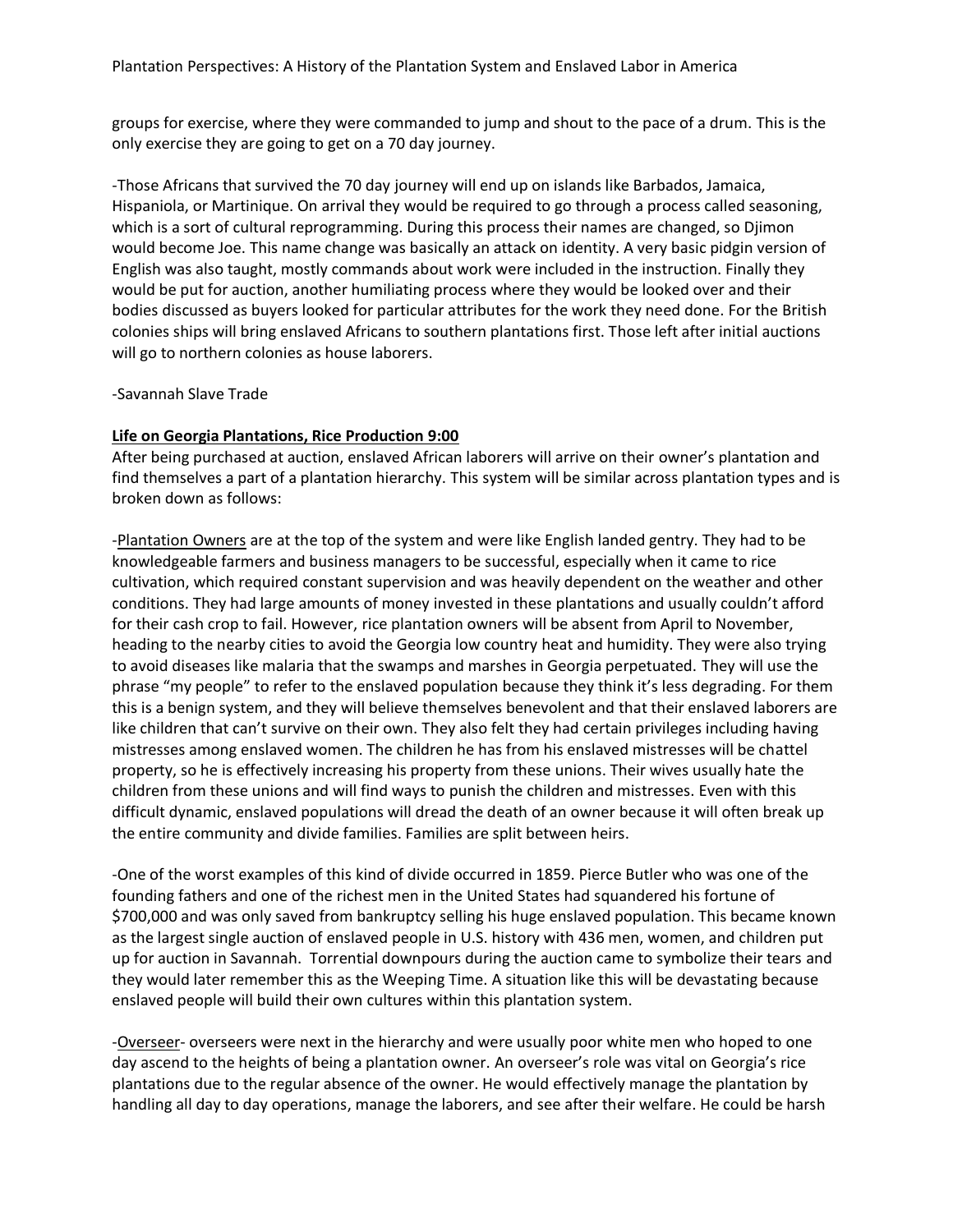or easy with the laborers and had to find the right balance to keep the work force as productive as possible. An Overseer was also always trying to please the plantation owners, and they could accomplish this in a couple of ways. One would be to increase production, and the other would be to stamp out resistance. Harsh overseers might also gain a reputation as a slave breaker. Slave breakers would try and break the will and resistance of enslaved laborers. They might assign a task, then show up and accuse them of not doing the work properly. They might also use shock value by physically breaking down enslaved people by beating them. Psychologically, they would wear them down by spying on them.

-Driver – drivers were usually African American, and there were usually six to eight on a large plantation usually over 300 acres. Drivers were tasked with day to day supervision and will report that tasks that need to be done to the overseer. They might be a trustworthy enslaved laborer who would be expected to carry a whip to keep the work pace. They would be expected to use the whip if a laborer slacked off or caused damage to crops. And they will carry out this role because they will receive perks that others don't get, like better or extra food, or guarantees that their family might not be sold, usually children were sold at about seven years old. They also might be given a fine horse, which would actually reinforce the idea of ownership. An enslaved person can own a horse a master can own a laborer.

-House Laborers- usually worked as butlers, maids, cooks, wet nurses or nannies. They lived and worked closely with owners and knew a lot about their personal lives. They were separated from their families living and working for their owners 24/7. And being on call all the time means they have little time to themselves. The Field laborers thought they had it easier, though often the psychological stress they endured was worse for them. They were usually the ones that snapped and acted out.

-Field Laborer- This group will encompass the majority of enslaved people on plantations. Their houses would often be out of site because owners didn't want visitors to know how the work was done. Cabins were 20x20 or 10x10 and made of tabby in coastal Georgia, which is a sort of cement made from lime, sand, water, and crushed shells. They usually had dirt floors, a table, a couple of chairs, but no bed. Enslaved laborers expected to sleep on the floor. Although, George Washington did offer his enslaved people beds and was often thought indulgent for doing so. Field workers were given two outfits, one of cotton for summer on of wool for winter, though children would often go without. Their diet per week was 3.5lbs of salted pork, 8qts cornmeal, 1qt molasses. Some would appropriate food if they didn't feel they were given enough. If they were lucky they worked under a task system vs a gang system. A task system meant when work was done enslaved workers could use the rest of their time how they wanted, so if they finished their assigned work early they could spend the rest of the day fishing or gardening for extra food.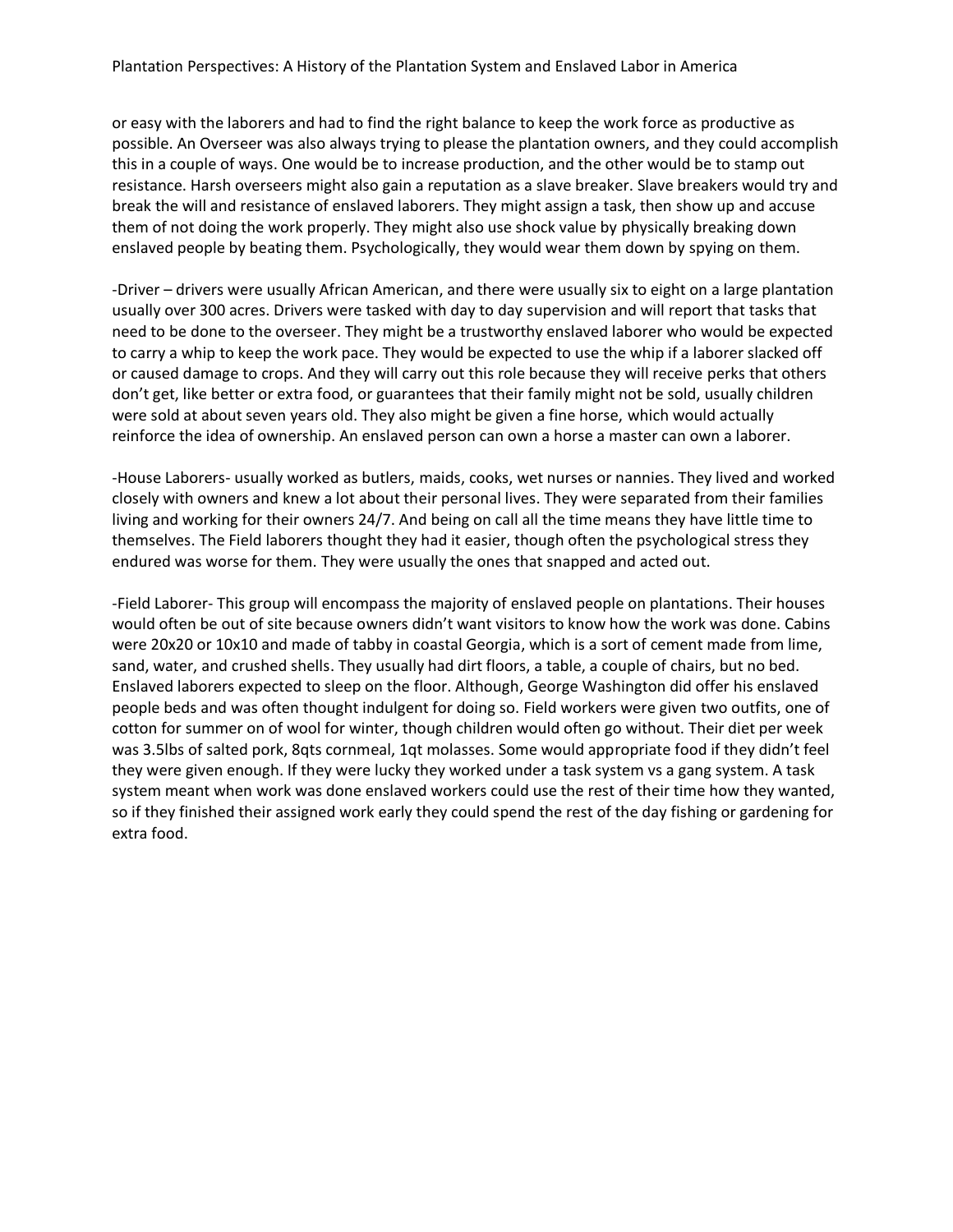# **Class 3**

#### **Rice Cultivation and the Gullahs/Geechees 12:00**

-As we touched on last time, rice became one of Georgia's first cash crops as Carolinian planters extended their operations into Georgia after the ban was lifted on enslaved labor by 1751. South Carolina had been experimenting with rice cultivation methods by 1691 and success in the Carolina low country soon led to a major rise in rice exports. As the industry expanded planters of South Carolina soon realized their geographic limits and started looking toward Georgia's coastal low country. As a test they sent Georgia colonists 20 barrels of rice in 1733 and within a few years Georgians had proven successful at rice cultivation and illustrated that the Georgia climate was well suited to rice. However, a few restrictions put in place by Georgia's board of trustees slowed any growth in rice industry in Georgia. Do you guys remember the restrictions? Ban on slavery and limit of 50 acres of land per person. Now, rice needed two particular things. It required a large cheap labor force and large areas of land, so Georgia colonists were stuck watching South Carolina plantations becoming wealthy on rice just across the Savannah River and could do little unless these rules could be changed.

-The argument to they took to the trustees was that they needed slave labor due to the immense physical demand of clearing the river swamps, and the unhealthy nature of the air around the low country which caused disease. They were aware by this time that the enslaved population in South Carolina was less affected by the diseases of the swamps and marshes. They argue that Africans are essential to perform labor that they cannot do.

-They may not have known why that was scientifically at the time, but they were right that people who came from West Africa were less affected by malaria. People like the Gullah/Geechees who came from rice growing areas of Africa have a genetic trait (sickle cell trait, 1altered gene, 1 normal gene) that gives them a strong immunity to malaria that plagues white Europeans in Georgia's coastal climate. This will be one of the reasons that enslaved labor from these tribes is sought after. What do you think is the other reason? Another reason the Gullah/Geechees are brought over in large numbers is because they already have the skills and technological knowhow to cultivate rice. The Golas and the geezis/Gizzis are growing rice on the west coast of Africa when they are taken. The success of rice plantations in Georgia and South Carolina will partly be because the bring specialty knowledge with them like how to make tools for rice harvesting like the fanner baskets for winnowing rice, and this makes the Gullah/Geechees even more valuable to rice planters. One unintended effect of the Gullah/Geechee being brought over together, instead of being separated like people of other tribes, is that they maintain large parts of their African culture and heritage. So the religious practices, the music, and the crafts will come over.

- By 1742 the Georgia population had shrunk from 5000 to around 500 and with fear of the complete collapse of the Georgia colony the trustees, kind of annoyed by the colonists, relent and remove the ban on slavery. This is quickly followed by removal of land restrictions and resignation of the trustees' charter altogether, they are washing their hands of it. The Georgia colony becomes a royal province and now royal governors are handling the land grants. As we mentioned earlier, it's the Carolinians who take advantage of these changes and move into Georgia. This is primarily due to the large cost involved with setting up a rice plantation, from the land value to enslaved labor, livestock, tools, an overseer and various other items. This will be out of reach for smaller farmers in the 1750s. So, what eventually happens is exactly what the trustees were trying to avoid.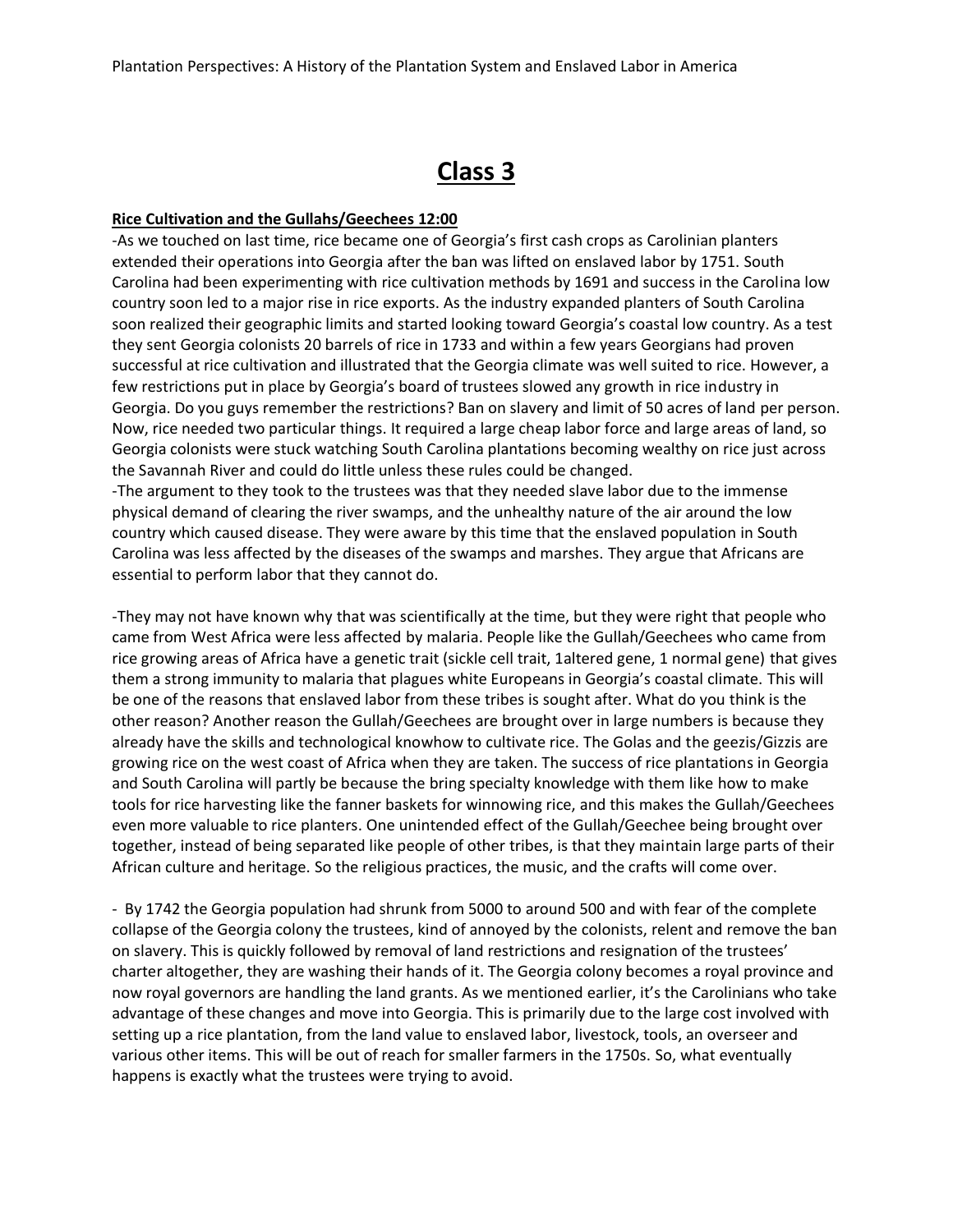-The cultivation of rice was one of the most labor intensive of North Americas cash crops. It required the draining, clearing, and leveling of swamps just to start, and it relied on rain water and dammed springs for irrigation, which was susceptible to droughts. This system of inland swamp rice cultivation was switched in favor of the tidal flow system using tidal marshes by 1771 in Georgia. These river plantations were placed to utilize the tides to raise and lower water levels, but situated just far enough in land to avoid the salt water. These plantations used a series of embankments, culverts, trenches, and floodgates and drains to control water flow, and they could flood fields at high tide and drain them at low.

-The irrigation system required a lot of land and was only part of the process. After harvest in the autumn work is done to maintain the irrigation system, like checking for leaks along embankments, repairing floodgates, and flushing drains. The fields are then hoed, the don't have draft animals for ploughing - there's no extra land for feed crop and animals are often to heavy for the soft soil. The fields would then be flooded for a few weeks and continually cultivated until planting time in spring. Planting time was decided by the arrival of the spring flood tides in conjunction with the full moon, so the freshly planted rice could be easily covered. Planting took 4 to 5 weeks and was done in carefully laid out trenches 13 to 15 inches apart. 2 inches deep, and 3 to 4 inches wide. The field once planted would be immediately covered with water 12 to 18 inches deep, which protected the seed from birds and rodents and promoted germination. The water was then removed 3 to 6 days later to allow the seeds to take root, which they wouldn't do until the ground dried out. Once they had enough root to support themselves a state known as the needle state, the second irrigation, the point flow, began and lasted 8 to 10 days and had the main purpose of killing grass that had grown during the dry stage. When the water was removed again hoeing commenced, then the continuous stretch flow was released for 3 weeks, covering the plants and encouraging rapid growth. After this the fields were drained and left to dry for 30 to 40 days. The final harvest flow helped support the heads of the rice under the weight of the forming ears, which lasted another 40 days.

- Harvest began around late August and lasted for about 8 weeks. Rice was cut by hand with a rice hook or sickle and left to dry for a day. It was then collected and taken to the mill house to cure. Next the plant is threshed to remove the rice, winnowed to separate the grain from the chaff, and ground or pounded to remove the two hulls that surround the kernel. After this the rice was ready for market.

-By following this process Georgia's rice economy continued to grow substantially into the 19<sup>th</sup> century and peaked at 51.7 million pounds of rice produced in 1859. However the rice plantations of Georgia were so dependent on the labor of enslaved Africans that they would not survive after the Civil War. Many rice plantations were devastated or destroyed during Sherman's March and African labor would not return. These things along with frequent hurricanes in the late 19<sup>th</sup> century and competition from growing rice plantations in the southwest Louisiana-Texas-Arkansas and South East Asia would put an end to Georgia's rice trade. The reason being that those other locations can support heavy machinery.

# **Issues at the Turn of the 19th Century**

1776-178? – Declaration irony of Jefferson and liberty, Constitution, 3/5 compromise to appease south and keep in union

1774-1804 –American Revolution

-Enslaved Africans freed in North as far South as Virginia

– Northern states abolish slavery because it was not a major part of the northern economy.

-Women looked at as "Republican Mother" and a new push for education for women. Parents are first teachers and will raise the next generation of citizens to run the country.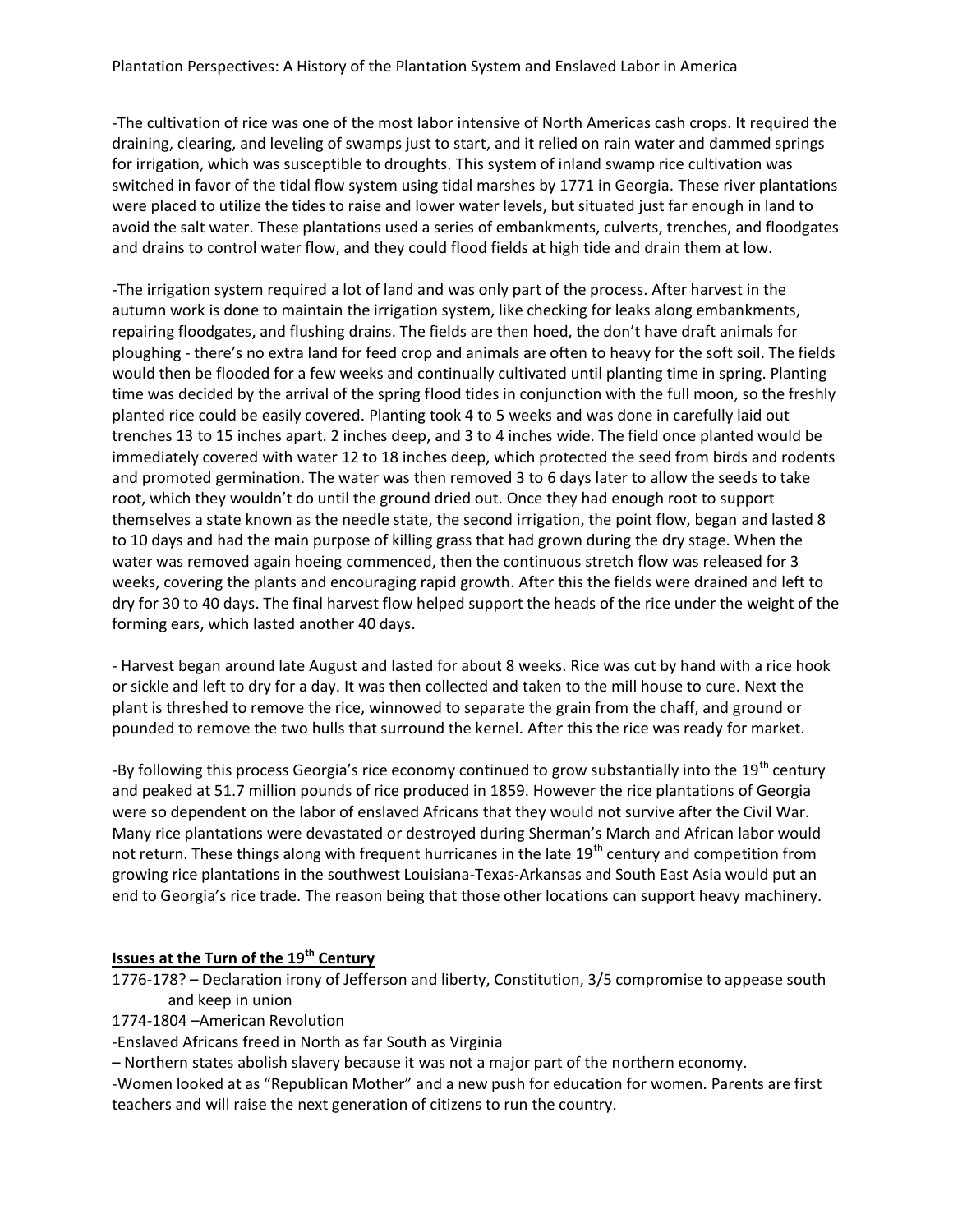# -Voting rights.

-1787 state constitutions being amended

-Indian affairs put under the dept. of war in ne Articles govt. and initiates a series of treaties with tribes in 1780s

-1780s one of the biggest problems of Articles govt. is economic as farms were destroyed during war tobacco, cotton, and canals and flood gates for rice fields damaged. Crop prices also drop low after the war. 1784-1785 also had record crop failures due to drought and late frost. States start to raise property taxes to war damages and repairs, which doesn't go over well.

-Shay's Rebellion

- Three-fifths Compromise - The compromise counted three-fifths of each state's slave population toward that state's total population for the purpose of apportioning the House of Representatives. Even though slaves were denied voting rights, this gave Southern states a third more Representatives and a third more presidential electoral votes than if slaves had not been counted

# 1791-1804 – Haitian Revolution

-started with the affranchis' frustrations with a racist society, turmoil created in the colony by the French Revolution, nationalistic rhetoric expressed during Vodou ceremonies, the continuing brutality of slave owners, and wars between European powers

- in August 1791 thousands of slaves rose in rebellion

-1804, the entire island was declared independent under the Arawak-derived name of Haiti. Many European powers and their Caribbean surrogates ostracized Haiti, fearing the spread of slave revolts, whereas reaction in the United States was mixed; slave-owning states did all they could to suppress news of the rebellion, but merchants in the free states hoped to trade with Haiti rather than with European powers. More important, nearly the entire population was utterly destitute—a legacy of slavery that has continued to have a profound impact on Haitian history.

-Louisiana Purchase- Napoleon loses Haiti and decides he wants no stake in Americas \$15 mil all or nothing. US reps only wanted coast/ports for their farmers (New Orleans mostly) and only approved to spend \$2 mil. 828,000 sq miles doubles US. (notes US Hist 1)

-laws in colonies regulating behavior of enslaved people.

Slaves had few legal rights: in court their testimony was inadmissible in any litigation involving whites; they could make no contract, nor could they own property; even if attacked, they could not strike a white person. There were numerous restrictions to enforce social control: slaves could not be away from their owner's premises without permission; they could not assemble unless a white person was present, nor could they transmit or possess "inflammatory" literature;

1. may not read or write

2.may not have weapons

3.may not gather in groups-might plan rebellion

4.may not legally marry- but still expected to have children. Makes owners feel more human to sell individuals instead of families or break up families.

1793 – Eli Whitney invents cotton gin at Mulberry Grove Plantation-Nathanial Greene Caty Greene, has long reaching consequences on slavery/plantations. The land

used to grow tobacco was being exhausted and an economic crisis was starting to form. England, during this time had a growing demand for cotton from America due to changes in the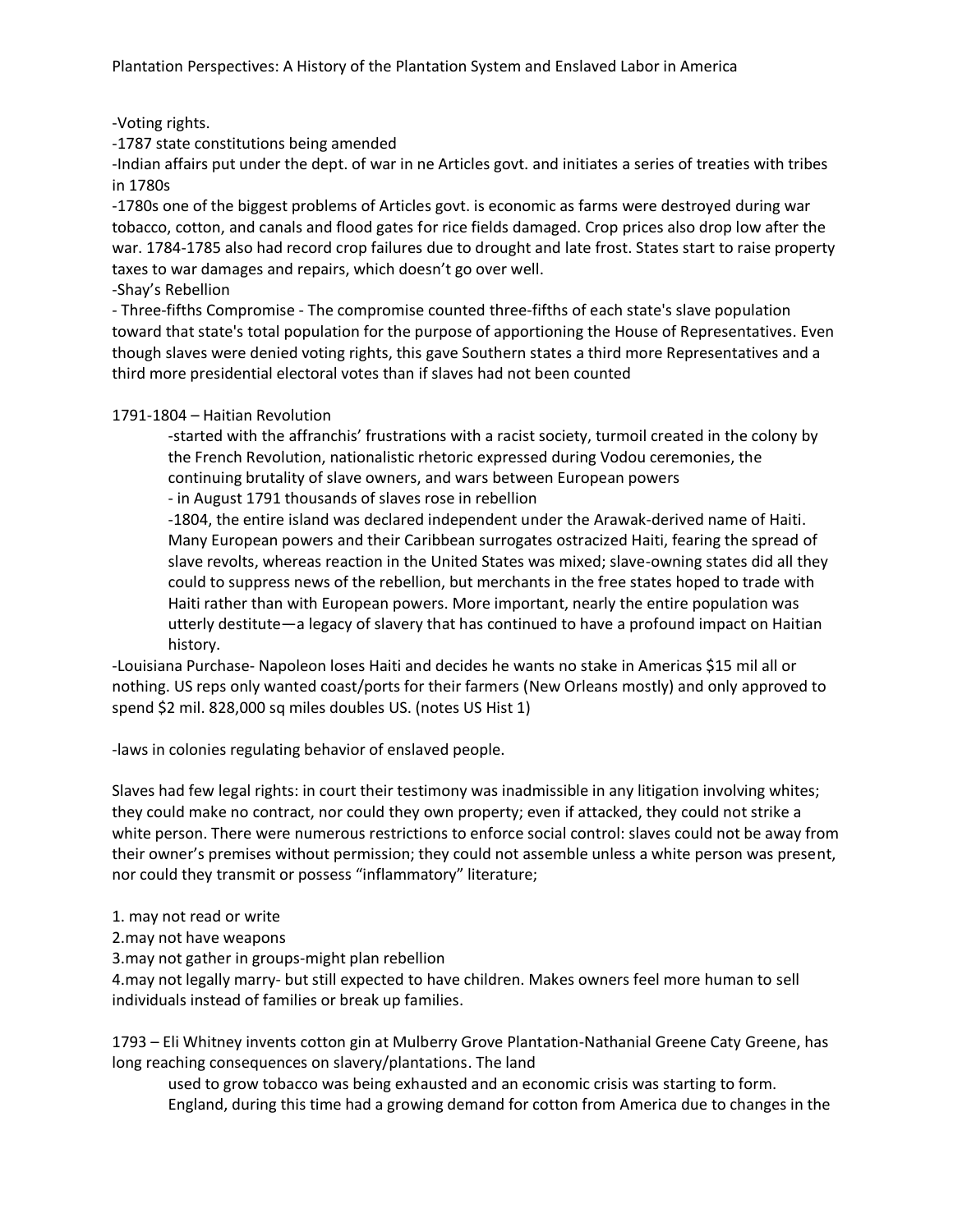textile industry and new mechanizations to the textile making process. Southern planters switch from tobacco to cotton to meet the demand and the need for enslaved labor continues to grow. 1794 – Slave Trade Act of 1794 – signed into law by George Washington prohibits American ships from taking part in the slave trade or transportation of slaves from the US to any foreign country. 1796- Pinckney's Treaty – Thomas Pinckney- treaty with Spain to settle border disputes 1807 effective 1808, Jan. 1 –

Act of Prohibiting Importation of Slaves of 1807 –federal law effective Jan. 1 1808, which was the earliest date allowed by the Constitution. Transatlantic slave trade abolished by an Act of congress. Even some southern congressman joined north in passing legislation. However, the south had a self-sustaining population (children of enslaved people born into enslaved life) of over 4 million enslaved people and trade of enslaved people within southern states continued. This trade was not prohibited. Thomas Jefferson promoted legislation in 1806 State of the Union Address. Great Britain also banned slave trade by this time. African labor continued to be imported to South America (Brazil & Cuba) until 1860s.

#### $1820 -$

Transatlantic Slave trade was declared an act of piracy and carried the death penalty. However ship owners, merchants and officials continued the trade illegally into 1860s

1850 – Compromise of 1850

#### **Slave Narratives**

https://www.loc.gov/collections/slave-narratives-from-the-federal-writers-project-1936-to-1938/aboutthis-collection/

Slave narratives make up one of the largest and most influential traditions of African American Literature and until the depression era were the primary form of writing from African American writers. The tradition of this style inspired other works of the era like Twain's Huckleberry Finn, and Stowe's Uncle Tom's Cabin as well as more modern works like Toni Morrison's Beloved. These autobiographical works were a bridge between black and white communities to talk about slavery and the humanity of those suffering under its harsh realities. Slave narratives were never meant to be unbiased works. They were written with the purpose of sparking debate and used as abolition propaganda, which can often be seen in asides that discuss liberty or direct confrontations with the reader. They also serve today as a source of firsthand accounts of day to day life on southern plantations with details on the gritty labor and conditions that would otherwise be lost to time. Many of these narratives sold in the tens of thousands and caught the attention of many readers not as an anti-slavery document, but as freedom narratives that would parallel national sentiments of the pursuit of life liberty and happiness. For the writer these narratives served many purposes as well, establishing their humanity amongst nation of prejudice and proving their independence both psychologically and spiritual.

#### **12 Years a Slave Discussion Topics and Quotes**

#### **Liberty**

▪ Ch. III The voices of patriotic representatives boasting of freedom and equality, and the rattling of the poor slave's chains, almost commingled. A slave pen within the very shadow of the Capitol!

▪ Ch IV So we passed, hand-cuffed and in silence, through the streets of Washington—through the Capital of a nation, whose theory of government, we are told, rests on the foundation of man's inalienable right to life, liberty, and the pursuit of happiness! Hail! Columbia, happy land, indeed!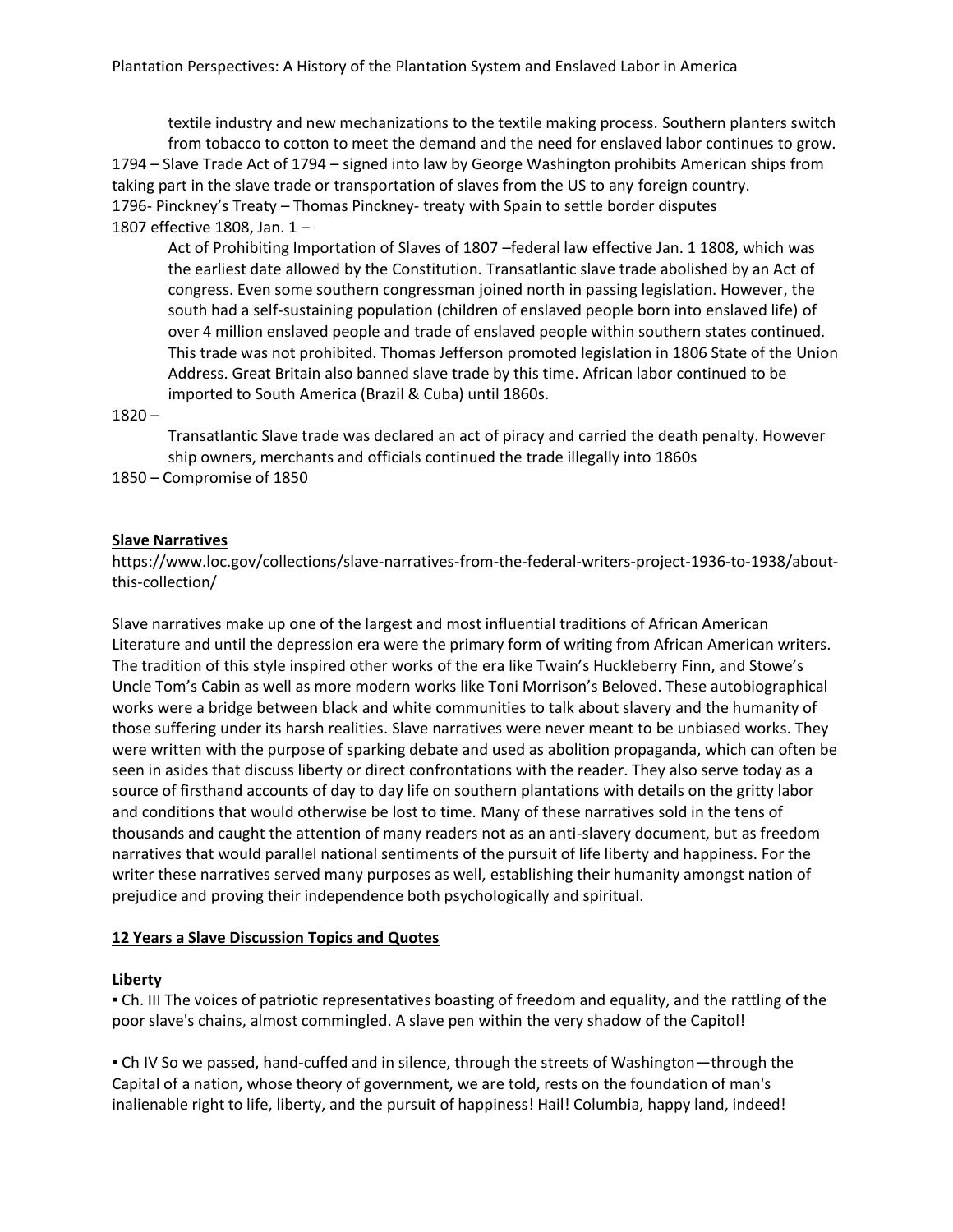▪ CH XIV night—converse with him in trustful confidence, of "life, liberty, and the pursuit of happiness," and they will find that ninety-nine out of every hundred are intelligent enough to understand their situation, and to cherish in their bosoms the love of freedom, as passionately as themselves.

▪ Ch XIX Look here, Epps," continued his companion; "you can't laugh me down in that way. Some men are witty, and some ain't so witty as they think they are. Now let me ask you a question. Are all men created free and equal as the Declaration of Independence holds they are?"

There are monkeys among white people as well as black, when you come to that," coolly remarked Bass.

If they don't know as much as their masters, whose fault is it? They are not allowed to know anything. You have books and papers, and can go where you please, and gather intelligence in a thousand ways. But your slaves have no privileges. You'd whip one of them if caught reading a book. They are held in bondage, generation after generation, deprived of mental improvement, and who can expect them to possess much knowledge? If they are not brought down to a level with the brute creation, you slaveholders will never be blamed for it. If they are baboons, or stand no higher in the scale of intelligence than such animals, you and men like you will have to answer for it. There's a sin, a fearful sin, resting on this nation, that will not go unpunished forever. There will be a reckoning yet—yes, Epps, there's a day coming that will burn as an oven. It may be sooner or it may be later, but it's a coming as sure as the Lord is just."

I would say that Slavery was an iniquity, and ought to be abolished. I would say there was no reason nor justice in the law, or the constitution that allows one man to hold another man in bondage. It would be hard for you to lose your property, to be sure, but it wouldn't be half as hard as it would be to lose your liberty. You have no more right to your freedom, in exact justice, than Uncle Abram yonder. Talk about black skin, and black blood; why, how many slaves are there on this bayou as white as either of us? And what difference is there in the color of the soul? Pshaw! the whole system is as absurd as it is cruel.

# **Fear**

• Ch XI A slave caught off his master's plantation without a pass, may be seized and whipped by any white man whom he meets. The one I now received was dated, and read as follows: "Platt has permission to go to Ford's plantation, on Bayou Bœuf, and return by Tuesday morning. John M. Tibeats."

▪ Ch XI gentlemen, whose dress indicated the possession of wealth, frequently took no notice of me whatever; but a shabby fellow, an unmistakable loafer, never failed to hail me, and to scrutinize and examine me in the most thorough manner. Catching runaways is sometimes a money-making business. If, after advertising, no owner appears, they may be sold to the highest bidder; and certain fees are allowed the finder for his services, at all events, even if reclaimed. "

▪ Ch XIV From the time of the commencement of sugar making to the close, the grinding and boiling does not cease day or night. The whip was given me with directions to use it upon any one who was caught standing idle. If I failed to obey them to the letter, there was another one for my own back. In addition to this my duty was to call on and off the different gangs at the proper time. I had no regular periods of rest, and could never snatch but a few moments of sleep at a time.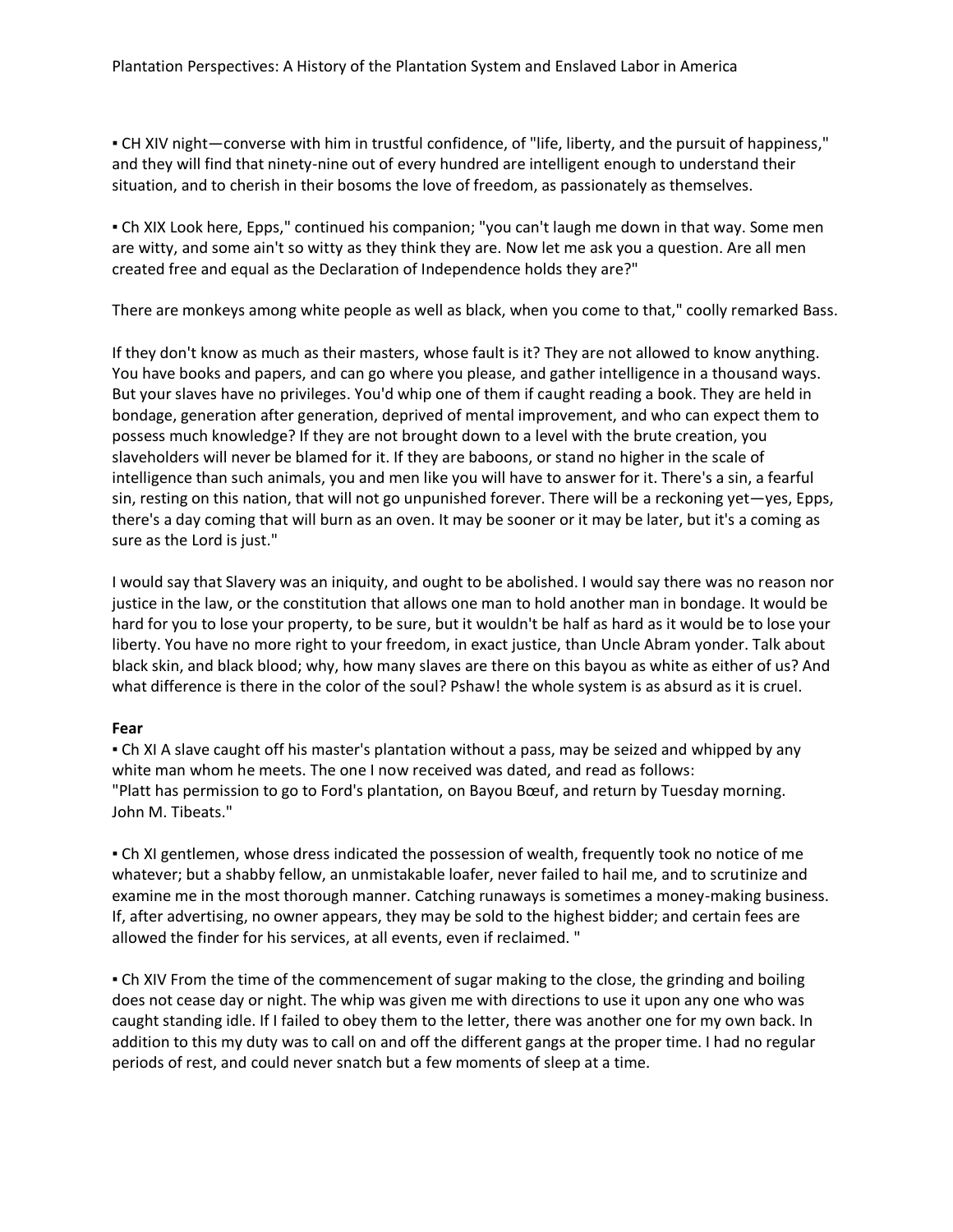#### Plantation Perspectives: A History of the Plantation System and Enslaved Labor in America

▪ Ch XVI The requisite qualifications in an overseer are utter heartlessness, brutality and cruelty. It is his business to produce large crops, and if that is accomplished, no matter what amount of suffering it may have cost. The presence of the dogs are necessary to overhaul a fugitive who may take to his heels, as is sometimes the case, when faint or sick, he is unable to maintain his row, and unable, also, to endure the whip. The pistols are reserved for any dangerous emergency, there having been instances when such weapons were necessary.

▪ Ch XVI Besides the overseer, there are drivers under him, the number being in proportion to the number of hands in the field. The drivers are black, who, in addition to the performance of their equal share of work, are compelled to do the whipping of their several gangs. Whips hang around their necks, and if they fail to use them thoroughly, are whipped themselves.

**Religion – Plantation owners will begin to rely more on religion to justify the enslaved labor on their farms as the bible includes slavery. One favorite sermon is about the Hebrew bondage in Egyptthough they will leave out exodus. The will make specific reference to the Hebrew word Ebed, meaning righteous punishment of God. They might quote Ephesians 6:15 – obey your masters as you would obey Christ, their owbership is biblically sanctioned. For the history of slavery the will look to Genesis 9:25 and the curse of Hamm – Hamm saw noah uncovered when he should have looked away and was cursed generationally. Hamm's son would become servant of servants, which happens in Canaan, so all enslaved people the children of Canaan.**

▪ Ch V It was but a short time I closed my eyes that night. Thought was busy in my brain. Could it be possible that I was thousands of miles from home—that I had been driven through the streets like a dumb beast—that I had been chained and beaten without mercy—that I was even then herded with a drove of slaves, a slave myself? Were the events of the last few weeks realities indeed?—or was I passing only through the dismal phases of a long, protracted dream? It was no illusion. My cup of sorrow was full to overflowing. Then I lifted up my hands to God, and in the still watches of the night, surrounded by the sleeping forms of my companions, begged for mercy on the poor, forsaken captive. To the Almighty Father of us all—the freeman and the slave—I poured forth the supplications of a broken spirit, imploring strength from on high to bear up against the burden of my troubles, until the morning light aroused the slumberers, ushering in another day of bondage.

▪ Ch VII We usually spent our Sabbath at the opening on which days our master would gather all his slaves about him and read and expound the scriptures.

▪ Ch IX Like William Ford, his brother-in-law, Tanner was in the habit of reading the Bible to his slaves on the Sabbath, but in a somewhat different spirit. He was an impressive commentator on the New Testament. The first Sunday after my coming to the plantation, he called them together, and began to read the twelfth chapter of Luke. When he came to the 47th verse, he looked deliberately around him, and continued—"And that servant which knew his lord's will,"—here he paused, looking around more deliberately than before, and again proceeded—"which knew his lord's will, and prepared not himself"—here was another pause—"prepared not himself, neither did according to his will, shall be beaten with many stripes."

"D'ye hear that?" demanded Peter, emphatically. "Stripes," he repeated, slowly and distinctly, taking off his spectacles, preparatory to making a few remarks.

"That nigger that don't take care—that don't obey his lord—that's his master—d'ye see?—that 'ere nigger shall be beaten with many stripes. Now, 'many' signifies a great many—forty, a hundred, a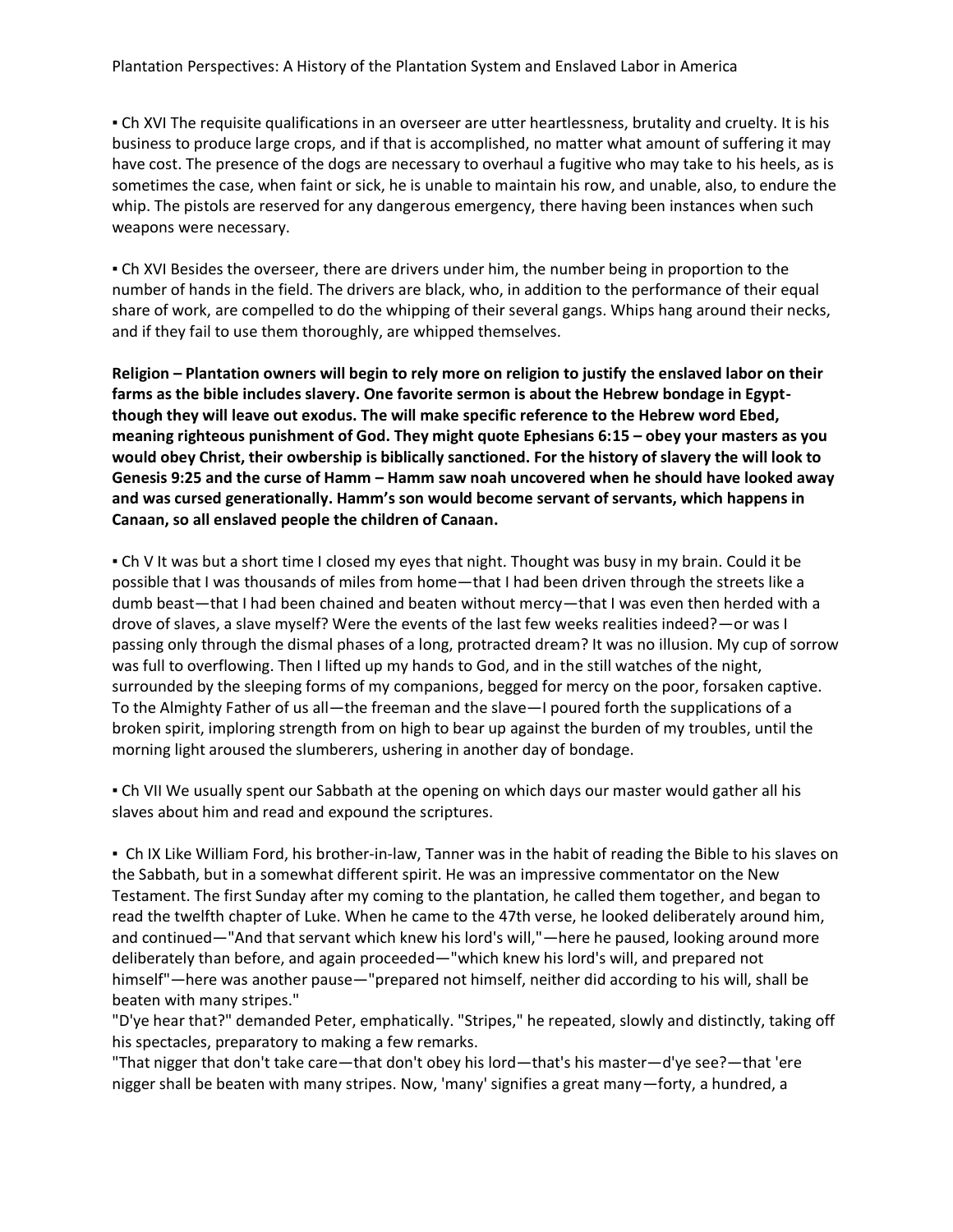Plantation Perspectives: A History of the Plantation System and Enslaved Labor in America

hundred and fifty lashes. That's Scripter!" and so Peter continued to elucidate the subject for a great length of time, much to the edification of his sable audience.

#### **Property**

▪ Ch IV Unsoundness in a slave, as well as in a horse, detracts materially from his value. If no warranty is given, a close examination is a matter of particular importance to the negro jockey.

▪ Ch IV Goodin then turned to me, took hold of my arm, turned me partly round, looked at me sharply with the air of one who considered himself a good judge of property, and as if estimating in his own mind about how much I was worth.

▪ Ch VI customers called to examine Freeman's "new lot." The latter gentleman was very loquacious, dwelling at much length upon our several good points and qualities. He would make us hold up our heads, walk briskly back and forth, while customers would feel of our hands and arms and bodies, turn us about, ask us what we could do, make us open our mouths and show our teeth, precisely as a jockey examines a horse which he is about to barter for or purchase. Sometimes a man or woman was taken back to the small house in the yard, stripped, and inspected more minutely. Scars upon a slave's back were considered evidence of a rebellious or unruly spirit, and hurt his sale

▪ Ch XIV When a slave, purchased, or kidnapped in the North, is transported to a cabin on Bayou Bœuf he is furnished with neither knife, nor fork, nor dish, nor kettle, nor any other thing in the shape of crockery, or furniture of any nature or description. He is furnished w

▪ Ch XIV It is for the interest of the master that the servant should not suffer in health from starvation, and it is also for his interest that he should not become gross from over-feeding. In the estimation of the owner, a slave is the most serviceable when in rather a lean and lank condition, such a condition as the race-horse is in, when fitted for the course, and in that condition they are generally to be found on the sugar and cotton plantations along Red River.

Ignorance and knowledge

#### **Women on Plantations**

▪ CH XIII companions. She had been literally excoriated. Her back bore the scars of a thousand stripes; not because she was backward in her work, nor because she was of an unmindful and rebellious spirit, but because it had fallen to her lot to be the slave of a licentious master and a jealous mistress

▪ CH XIII The enslaved victim of lust and hate, Patsey had no comfort of her life.

· days—he would whip her, merely to gratify the mistress; would punish her to an extent almost beyond endurance, for an offence of which he himself was the sole and irresistible cause.

▪ Ch XIV Thus, upon the head of Patsey—the simple-minded slave, in whose heart God had implanted the seeds of virtue—the force of all these domestic tempests spent itself at last.

#### **Children on Plantations**

▪ Ch VII In many northern minds, perhaps, the idea of a man holding his brother man in servitude, and the traffic in human flesh, may seem altogether incompatible with their conceptions of a moral or religious life. From descriptions of such men as Burch and Freeman, and others hereinafter mentioned,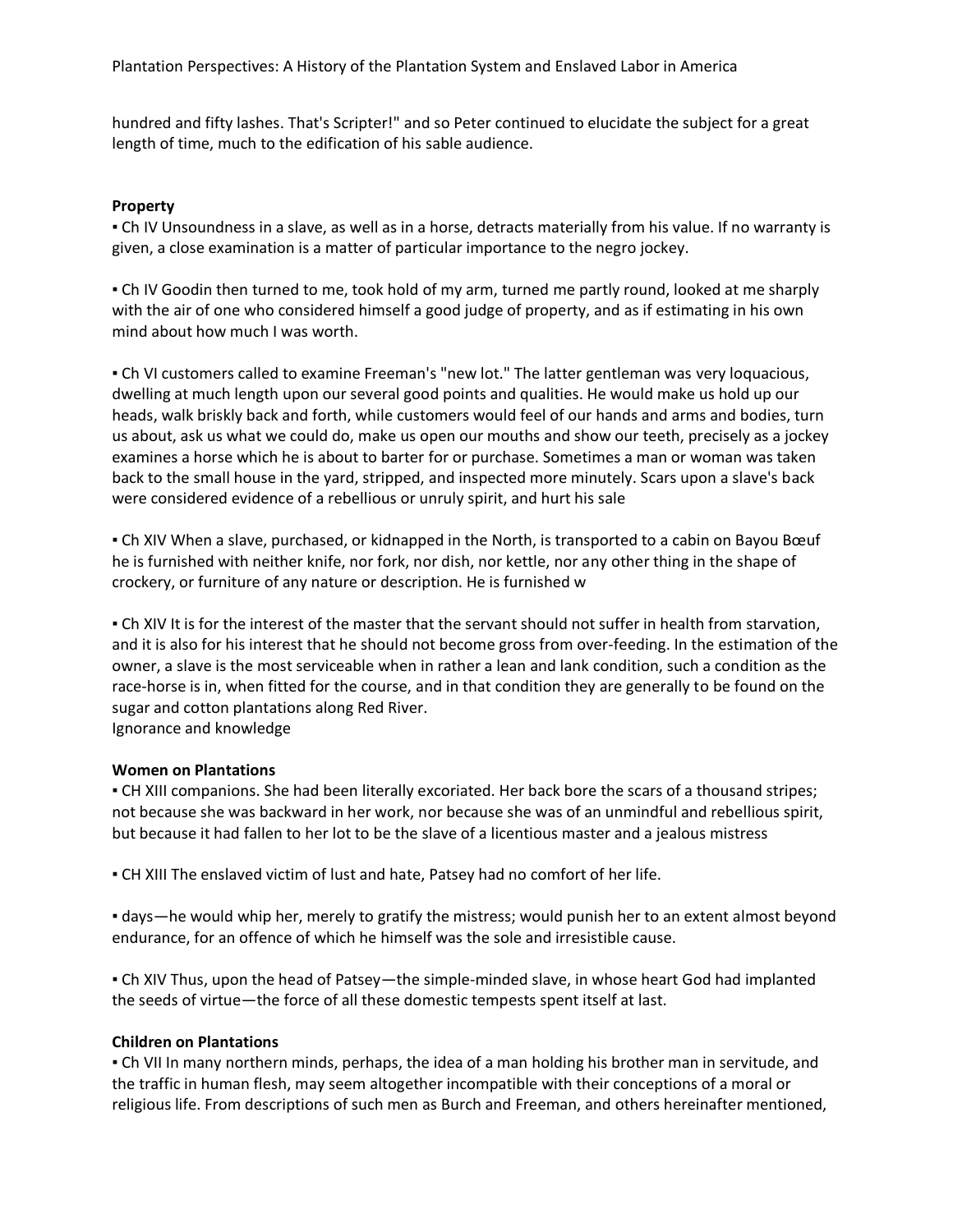they are led to despise and execrate the whole class of slaveholders, indiscriminately. But I was sometime his slave, and had an opportunity of learning well his character and disposition, and it is but simple justice to him when I say, in my opinion, there never was a more kind, noble, candid, Christian man than William Ford. The influences and associations that had alwa

. Ch XIV The existence of Slavery in its most cruel form among them, has a tendency to brutalize the humane and finer feelings of their nature. Daily witnesses of human suffering—listening to the agonizing screeches of the slave—beholding him writhing beneath the merciless lash—bitten and torn by dogs dying without attention, and buried without shroud or coffin—it cannot otherwise be expected, than that they should become brutified and reckless of human life.

▪ Ch XIV It is not the fault of the slaveholder that he is cruel, so much as it is the fault of the system under which he lives. He cannot withstand the influence of habit and associations that surround him. Taught from earliest childhood, by all that he sees and hears, that the rod is for the slave's back, he will not be apt to change his opinions in maturer years.

▪ Ch XIV There may be humane masters, as there certainly are inhuman ones—there may be slaves wellclothed, well-fed, and happy, as there surely are those half-clad, half-starved and miserable; nevertheless, the institution that tolerates such wrong and inhumanity as I have witnessed, is a cruel, unjust, and barbarous one.

▪ Ch XVIII The effect of these exhibitions of brutality on the household of the slave-holder, is apparent

▪ Ch XVIII The influence of the iniquitous system necessarily fosters an unfeeling and cruel spirit, even in the bosoms of those who, among their equals, are regarded as humane and generous.

# **Sugar Cane from Ch XV – By 1802 75 sugar plantations border the Mississippi river prodcing 5 million pounds of sugar a number that doubles by 1810. The number of enslaved laborers grew faster in this time than white residents.**

-The ground is prepared in beds, the same as it is prepared for the reception of the cotton seed, except it is ploughed deeper. Drills are made in the same manner. Planting commences in January, and continues until April. It is necessary to plant a sugar field only once in three years. Three crops are taken before the seed or plant is exhausted.

Three gangs are employed in the operation. One draws the cane from the rick, or stack, cutting the top and flags from the stalk, leaving only that part which is sound and healthy. Each joint of the cane has an eye, like the eye of a potato, which sends forth a sprout when buried in the soil. Another gang lays the cane in the drill, placing two stalks side by side in such manner that joints will occur once in four or six inches. The third gang follows with hoes, drawing earth upon the stalks, and covering them to the depth, of three inches.

In four weeks, at the farthest, the sprouts appear above the ground, and from this time forward grow with great rapidity. A sugar field is hoed three times, the same as cotton, save that a greater quantity of earth is drawn to the roots. By the first of August hoeing is usually over. About the middle of September, whatever is required for seed is cut and stacked in ricks, as they are termed. In October it is ready for the mill or sugar-house, and then the general cutting begins. The blade of a cane-knife is fifteen inches long, three inches wide in the middle, and tapering towards the point and handle. The blade is thin, and in order to be at all serviceable must be kept very sharp. Every third hand takes the lead of two others,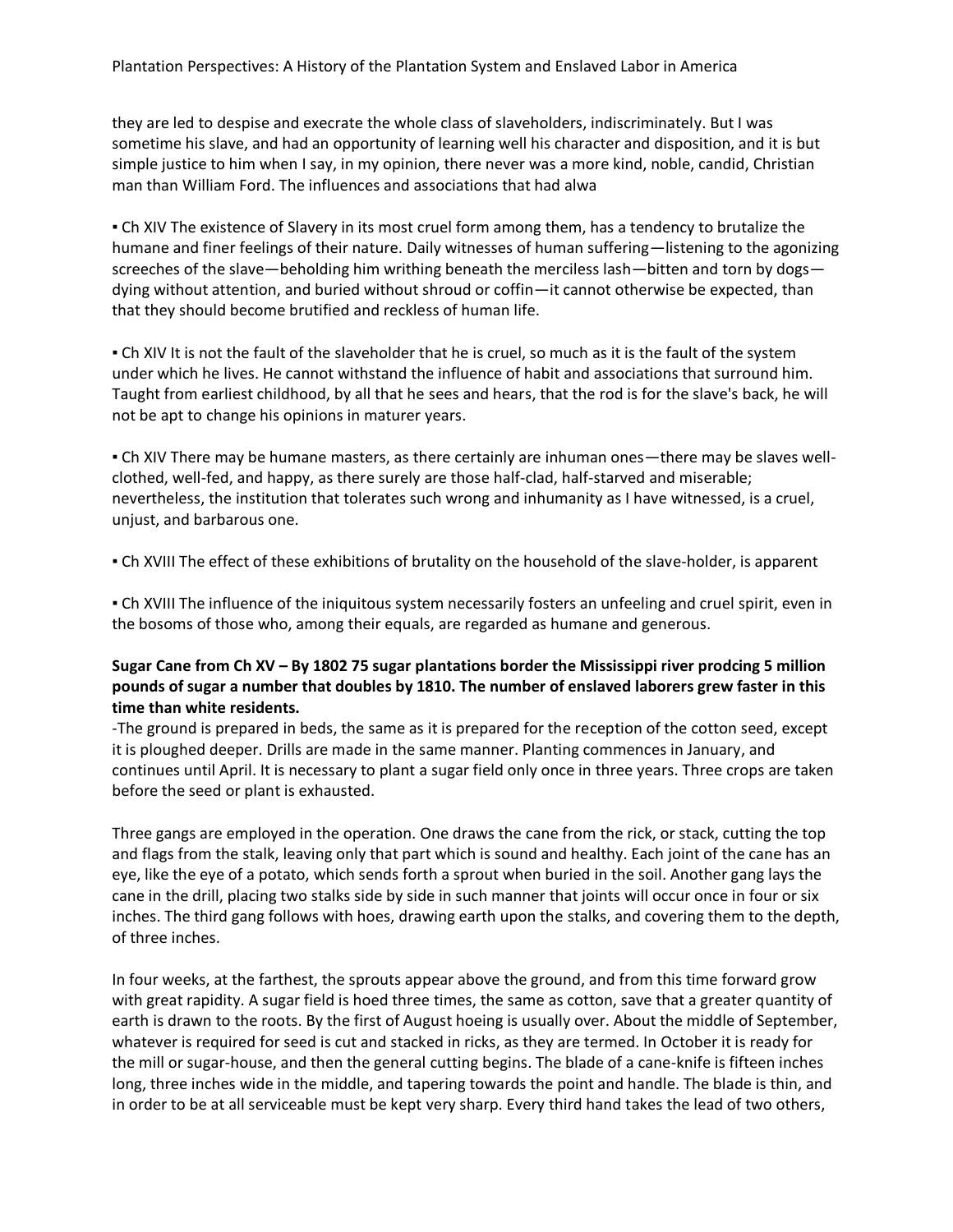one of whom is on each side of him. The lead hand, in the first place, with a blow of his knife shears the flags from the stalk. He next cuts off the top down as far as it is green. He must be careful to sever all the green from the ripe part, inasmuch as the juice of the former sours the molasses, and renders it unsalable. Then he severs the stalk at the root, and lays it directly behind him. His right and left hand companions lay their stalks, when cut in the same manner, upon his. To every three hands there is a cart, which follows, and the stalks are thrown into it by the younger slaves, when it is drawn to the sugar-house and ground.

If the planter apprehends a frost, the cane is winrowed. Winrowing is the cutting the stalks at an early period and throwing them lengthwise in the water furrow in such a manner that the tops will cover the butts of the stalks. They will remain in this condition three weeks or a month without souring, and secure from frost. When the proper time arrives, they are taken up, trimmed and carted to the sugarhouse.

In the month of January the slaves enter the field again to prepare for another crop. The ground is now strewn with the tops, and flags cut from the past year's cane. On a dry day fire is set to this combustible refuse, which sweeps over the field, leaving it bare and clean, and ready for the hoes. The earth is loosened about the roots of the old stubble, and in process of time another crop springs up from the last year's seed. It is the same the year following; but the third year the seed has exhausted its strength, and the field must be ploughed and planted again. The second year the cane is sweeter and yields more than the first, and the third year more than the second.

# -sugar-house and the process of manufacture:

The mill is an immense brick building, standing on the shore of the bayou. Running out from the building is an open shed, at least an hundred feet in length and forty or fifty feet in width. The boiler in which the steam is generated is situated outside the main building; the machinery and engine rest on a brick pier, fifteen feet above the floor, within the body of the building. The machinery turns two great iron rollers, between two and three feet in diameter and six or eight feet in length. They are elevated above the brick pier, and roll in towards each other. An endless carrier, made of chain and wood, like leathern belts used in small mills, extends from the iron rollers out of the main building and through the entire length of the open shed. The carts in which the cane is brought from the field as fast as it is cut, are unloaded at the sides of the shed. All along the endless carrier are ranged slave children, whose business it is to place the cane upon it, when it is conveyed through the shed into the main building, where it falls between the rollers, is crushed, and drops upon another carrier that conveys it out of the main building in an opposite direction, depositing it in the top of a chimney upon a fire beneath, which consumes it. It is necessary to burn it in this manner, because otherwise it would soon fill the building, and more especially because it would soon sour and engender disease. The juice of the cane falls into a conductor underneath the iron rollers, and is carried into a reservoir. Pipes convey it from thence into five filterers, holding several hogsheads each. These filterers are filled with bone-black, a substance resembling pulverized charcoal. It is made of bones calcinated in close vessels, and is used for the purpose of decolorizing, by filtration, the cane juice before boiling. Through these five filterers it passes in succession, and then runs into a large reservoir underneath the ground floor, from whence it is carried up, by means of a steam pump, into a clarifier made of sheet iron, where it is heated by steam until it boils. From the first clarifier it is carried in pipes to a second and a third, and thence into close iron pans, through which tubes pass, filled with steam. While in a boiling state it flows through three pans in succession, and is then carried in other pipes down to the coolers on the ground floor. Coolers are wooden boxes with sieve bottoms made of the finest wire. As soon as the syrup passes into the coolers,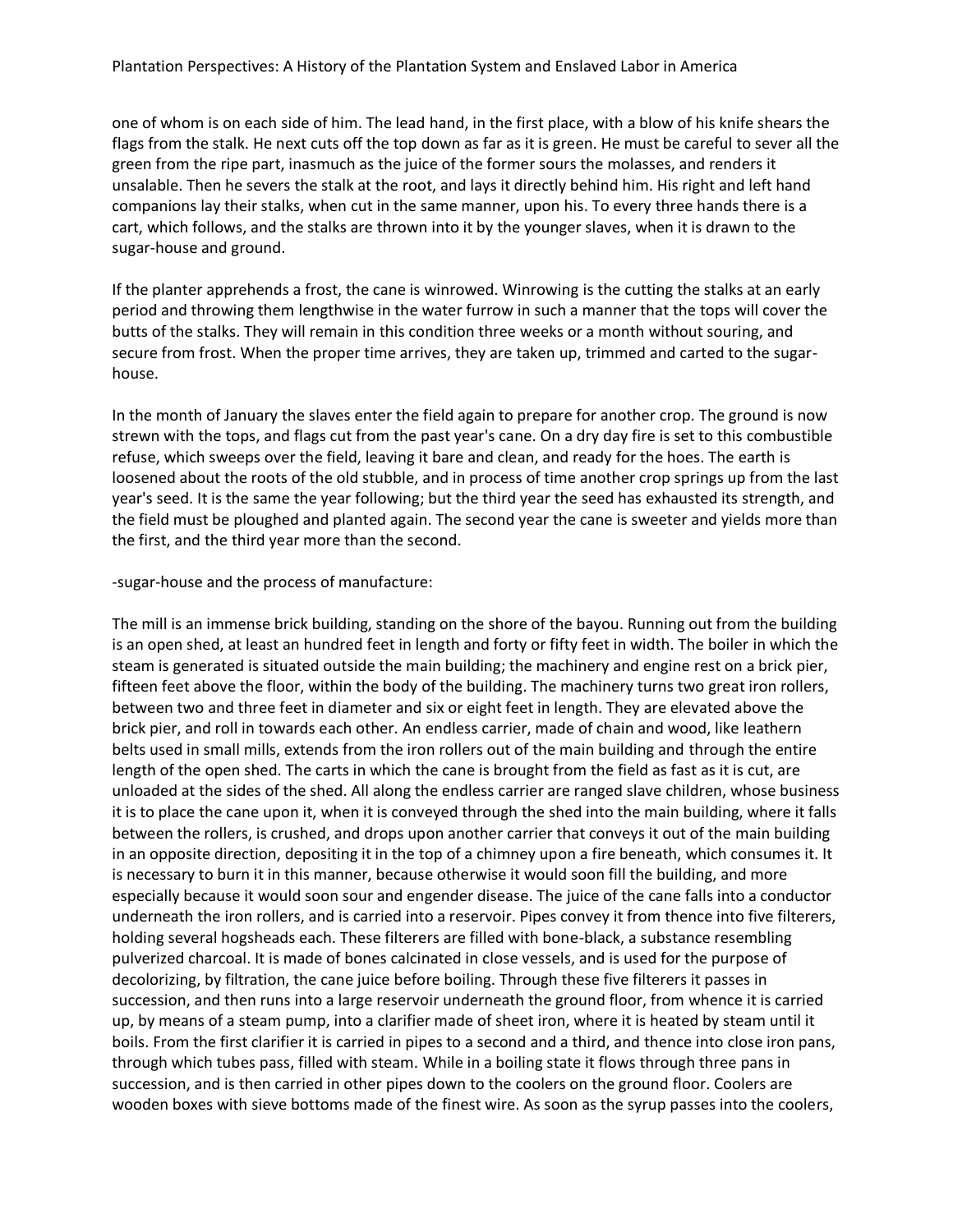and is met by the air, it grains, and the molasses at once escapes through the sieves into a cistern below. It is then white or loaf sugar of the finest kind—clear, clean, and as white as snow. When cool, it is taken out, packed in hogsheads, and is ready for market. The molasses is then carried from the cistern into the upper story again, and by another process converted into brown sugar.

-Georgia plantations began supplementing rice production with sugar cane in the nineteenth century as it was a good fit for the type of land, near water, and labor force on rice plantations. In Camden County, Georgia near St. Marys, John Houstoun McIntosh added a sugar operation and mill on his plantation New Canaan by 1829. You can still see the Tabby ruins of his mill today, which was a large building with three rooms, one for each step of sugar production. The first room would have the mill for grinding cane; the second was for boiling the juice down and had an earthen floor do to the extreme heat. Finally the last room was where the syrup was poured to crystalize. After this step the sugar could be separated from the molasses.

#### **Resisitence**

#### -On the Plantation

People trapped in this system do fight back. House laborers: a cook slapped might burn Sunday dinner when the preacher visits. A nursemaid might drop a baby because it will be future owner. Field worker might work slowly or poorly. They might also let the horse or mule loose. A second level of resistance will be to runaway- steal their own value. They will go north or to Midwest, some give up and go back to face owner like Solomon Northup does. Running away will become easier under new system created by Quaker Isaac Hopper. Quakers opposed slavery and didn't use products produced by slavery i.e. Sugar and cotton. Quakers believe all are equal because God put a small spark inside every person, so it doesn't make sense to put another man beneath us. Hopper creates the underground railroad, a series of safe houses and counted on guides to take people from safe house to safe house. They use train lingo – take a trip-guides are conductors, safehouse is station or depot. If they are caught, they can just say they are talking about the railroad. Travel at night in disguise and only told about next 2 houses in case caught. The final mode of resistance will be rebellion.

**• There have been hours in my unhappy life, many of them, when the contemplation of death as the end** of earthly sorrow—of the grave as a resting place for the tired and worn out body—has been pleasant to dwell upon. But such contemplations vanish in the hour of peril. No man, in his full strength, can stand undismayed, in the presence of the "king of terrors." Life is dear to every living thing; the worm that crawls upon the ground will struggle for it. At that moment it was dear to me, enslaved and treated as I was.

-Harriet Tubman escaped through underground railroad and came back to help others. Helps 60 and always carried a gun to confront those who want to go back. Either keep going or be shot. The programming of slavery is so strong many tried to go back.

▪ Ch XVII No man who has never been placed in such a situation, can comprehend the thousand obstacles thrown in the way of the flying slave. Every white man's hand is raised against him—the patrollers are watching for him—the hounds are ready to follow on his track, and the nature of the country is such as renders it impossible to pass through it with any safety.

-Nat Turner Rebellion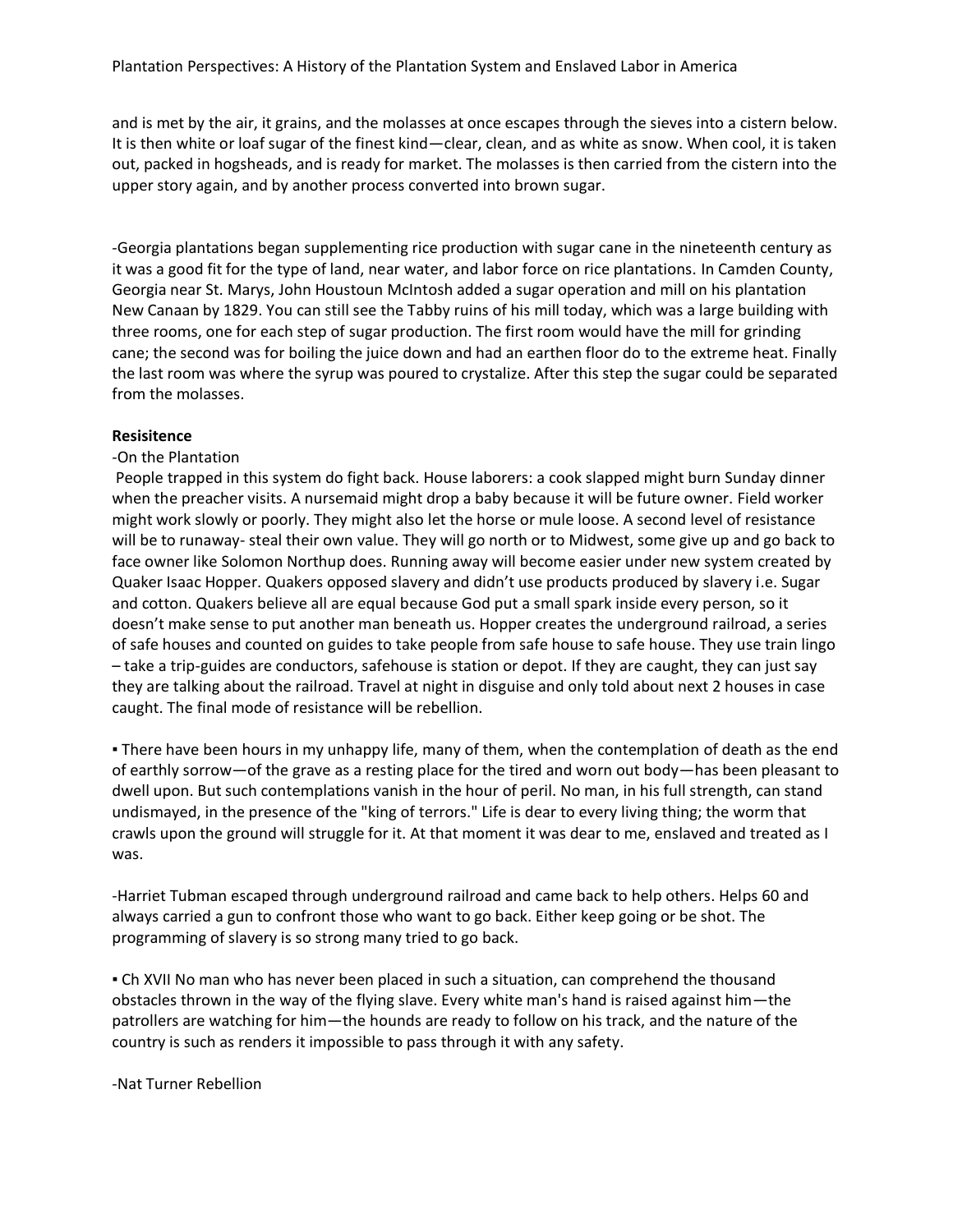▪ CH V Brought up in fear and ignorance as they are, it can scarcely be conceived how servilely they will cringe before a white man's look. It was not safe to deposit so bold a secret with any of them, and finally we three resolved to take upon ourselves alone the fearful responsibility of the attemp

▪ Ch XVII Such an idea as insurrection, however, is not new among the enslaved population of Bayou Bœuf. More than once I have joined in serious consultation, when the subject has been discussed, and there have been times when a word from me would have placed hundreds of my fellow-bondsmen in an attitude of defiance. Without arms or ammunition, or even with them, I saw such a step would result in certain defeat, disaster and death, and always raised my voice against it.

▪ Ch XVII speak—there are not fifty slaves on the shores of Bayou Bœuf, but would hail with unmeasured delight the approach of an invading army.

▪ Ch XVII They are deceived who imagine that he arises from his knees, with back lacerated and bleeding, cherishing only a spirit of meekness and forgiveness. A day may come—it will come, if his prayer is heard—a terrible day of vengeance, when the master in his turn will cry in vain for mercy.

# **Cotton Plantations**

If you remember our discussion on the Taíno people, we know they are growing small amounts of cotton by the time of European contact, which they used in making hammocks. And, while cotton was being grown in the colonies in small amounts, even after the American Revolution cotton was still not an important cash crop for Georgia. At this time Georgians were growing a long staple variety of cotton they imported from the West Indies to the coastal region in 1875. This variety was difficult to grow but easy to separate from the seeds. The main problem was it would only grow in a coastal environment due to its need for a longer growing season. So, it took two important developments for cotton to take off as a major cash crop in Georgia. The beginning of Indian removal and westward expansion as new land opened up to settlers, and the invention of the cotton gin by Eli Whitney in 1793 and its later perfection for use on large farming operations.

# **Cotton Production Ch XII**

The ground is prepared by throwing up beds or ridges, with the plough back-furrowing, it is called. Oxen and mules, the latter almost exclusively, are used in ploughing. The women as frequently as the men perform this labor, feeding, currying, and taking care of their teams, and in all respects doing the field and stable work, precisely as do the ploughboys of the North. The beds, or ridges, are six feet wide, that is, from water furrow to water

furrow. A plough drawn by one mule is then run along the top of the ridge or center of the bed, making the drill, into which a girl usually drops the seed, which she carries in a bag hung round her neck. Behind her comes a mule and harrow, covering up the seed, so that two mules three slaves, a plough and harrow, are employed in planting a row of cotton. This is done in the months of March and April. Corn is planted in February. When there are no cold rains, the cotton usually makes its appearance in a week. In the course of eight or ten days afterwards the first hoeing is commenced. This is performed in part, also, by the aid of the plough and mule. The plough passes as near as possible to the cotton on both sides, throwing the furrow from it. Slaves follow with their hoes, cutting up the grass and cotton, leaving hills two feet and a half apart. This is called scraping cotton. In two weeks more commences the second hoeing. This time the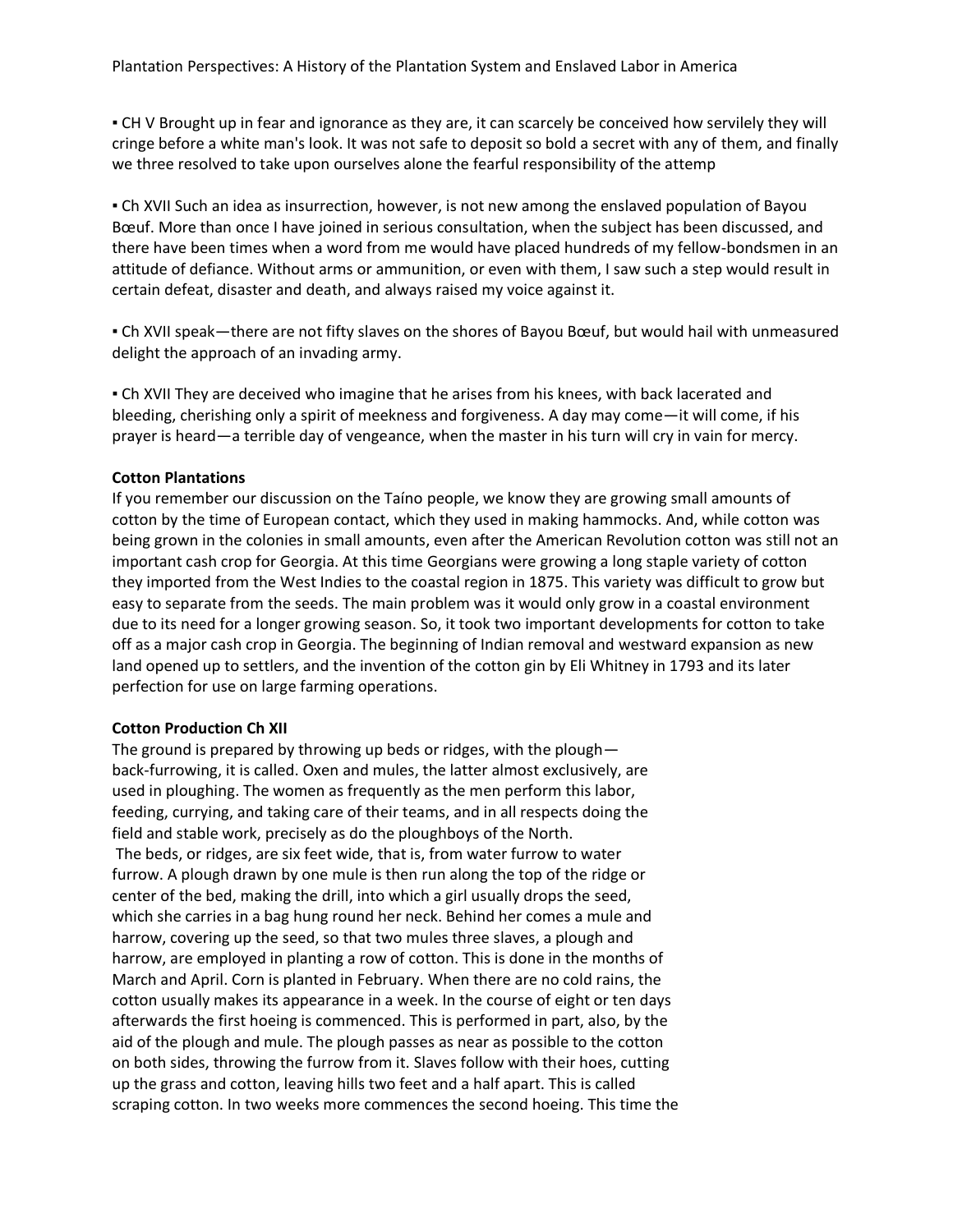furrow is thrown towards the cotton. Only one stalk, the largest, is now left standing in each hill. In another fortnight it is hoed the third time, throwing the furrow towards the cotton in the same manner as before, and killing all the grass between the rows. About the first of July, when it is a foot high or thereabouts, it is hoed the fourth and last time. Now the whole space between the rows is ploughed, leaving a deep water furrow in the center. During all these hoeings the overseer or driver follows the slaves on horseback with a whip, such as has been described. The fastest hoer takes the lead row. He is usually about a rod in advance of his companions. If one of them passes him, he is whipped. If one falls behind or is a moment idle, he is whipped. In fact, the lash is flying from morning until night, the whole day long. The hoeing season thus continues from April until July, a field having no sooner been finished once, than it is commenced again. In the latter part of August begins the cotton picking season. At this time each slave is presented with a sack. A strap is fastened to it, which goes over the neck, holding the mouth of the sack breast high, while the bottom reaches nearly to the ground. Each one is also presented with a large basket that will hold about two barrels. This is to put the cotton in when the sack is filled. The baskets are carried to the field and placed at the beginning of the rows. When a new hand, one unaccustomed to the business, is sent for the first time into the field, he is whipped up smartly, and made for that day to pick as fast as he can possibly. At night it is weighed, so that his capability in cotton picking is known. He must bring in the same weight each night following. If it falls short, it is considered evidence that he has been laggard, and a greater or less number of lashes is the penalty… The day's work over in the field, the baskets are "toted," or in other words, carried to the gin-house, where the cotton is weighed. No matter how fatigued and weary he may be—no matter how much he longs for sleep and rest—a slave never approaches the gin-house10 with his basket of cotton but with fear. If it falls short in weight—if he has not performed the full task appointed him, he knows that he must suffer. And if he has exceeded it by ten or twenty pounds, in all probability his master will measure the next day's task accordingly. So, whether he has too little or too much, his approach to the gin-house is always with fear and trembling. Most frequently they have too little, and therefore it is they are not anxious to leave the field. After weighing, follow the whippings… The same fear of punishment with which they approach the gin-house, possesses them again on lying down to get a snatch of rest. It is the fear of oversleeping in the morning. Such an offence would certainly be attended with not less than twenty lashes. With a prayer that he may be on his feet and wide awake at the first sound of the horn, he sinks to his slumbers nightly… An hour before day light the horn is blown. Then the slaves arouse, prepare their breakfast, fill a gourd with water, in another deposit their dinner of cold bacon and corn cake, and hurry to the field again. It is an offence invariably followed by a flogging, to be found at the quarters after daybreak. Then the fears and labors of another day begin; and until its close there is no such thing as rest. He fears he will be caught lagging through the day; he fears to approach the ginhouse with his basketload of cotton at night; he fears, when he lies down, that he will oversleep himself in the morning. Such is a true, faithful, unexaggerated picture and description of the slave's daily life, during the time of cotton-picking, on the shores of Bayou Boeuf [Louisiana].